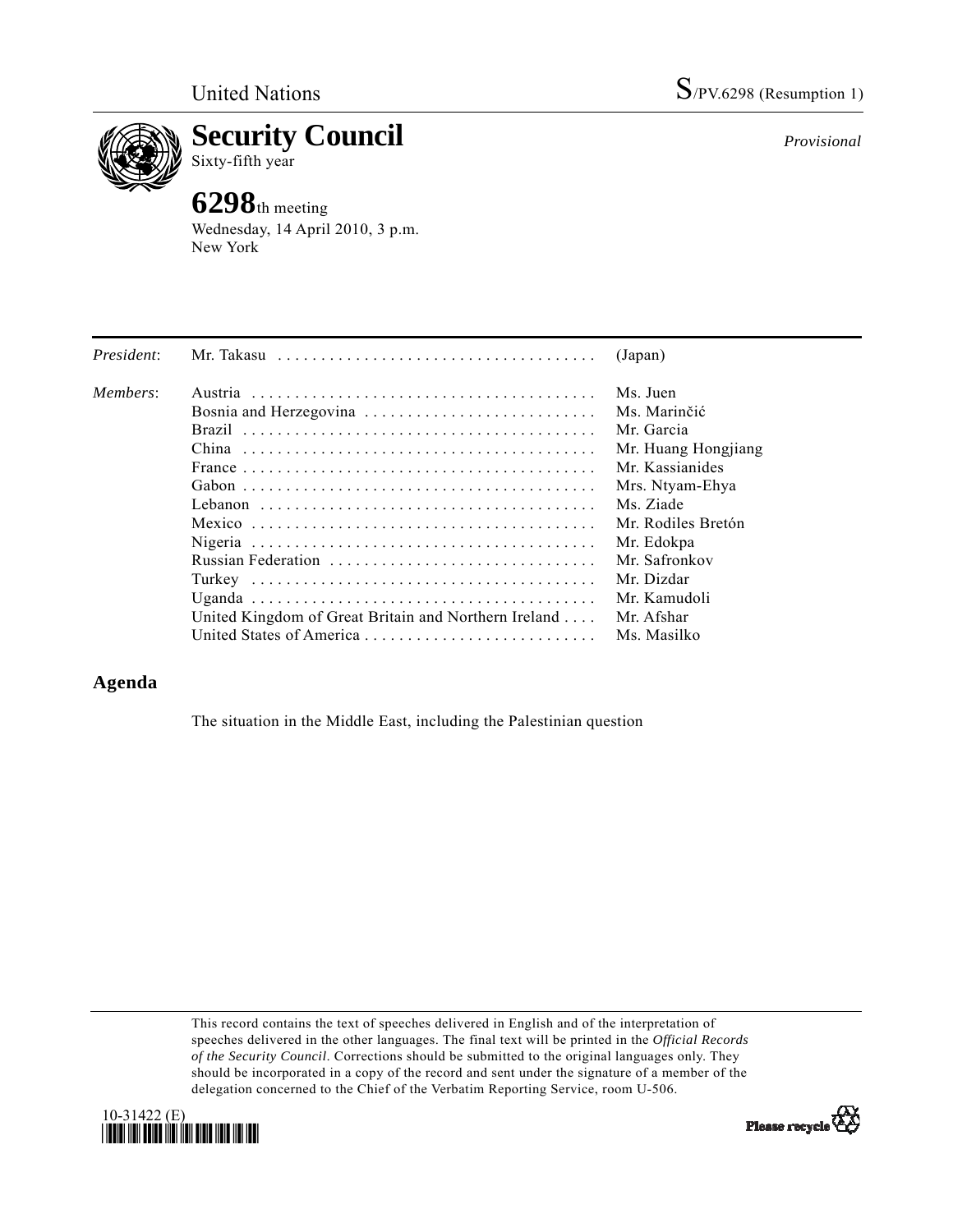*The meeting resumed at 3.10 p.m.* 

 **The President**: I wish to remind all speakers to limit their statements to no more than five minutes in order to enable the Council to carry out its work expeditiously.

 I now give the floor to the representative of Jordan.

 **Mr. Shawabkah** (Jordan) (*spoke in Arabic*): At the outset, allow me to congratulate you, Sir, on your assumption of the presidency of the Security Council for the month of April. I also wish to commend your predecessor for the prudent manner in which he conducted the work of the Council in March. I would also like to thank Mr. Lynn Pascoe, Under-Secretary-General for Political Affairs, for his comprehensive briefing.

 I should like to convey my condolences to the Government and people of China for today's earthquake.

 Jordan associates itself with the statements made by the representatives of Egypt on behalf of the Non-Aligned Movement and of the Syrian Arab Republic on behalf of the Organization of the Islamic Conference.

 There is a great deal of stress and tension in our region because of the lack of real and concrete progress towards achieving the two-State solution and comprehensive peace in the Middle East. The severe tension in the Middle East may have alarming consequences if the Israeli Government continues to flout the international consensus in favour of the two-State solution and comprehensive peace based on agreed terms of reference and the Arab Peace Initiative; to defy the resolutions of international legitimacy; and to pursue its intensified and provocative unilateral practices in the occupied Palestinian territories, in particular in East Jerusalem. The perpetuation of the status quo would undermine the sincere efforts being made in that respect, fuel violence and drag the region and its people into chaos and conflict. That, in turn, would have negative repercussions on the security of the world as a whole.

 The only way to avert that bleak scenario and to reach a bright future lies in the intensification of international efforts in the coming months to achieve tangible progress towards the implementation of the

two-State solution — the only option for resolving the Palestinian question and confirmed again and again in the Security Council's resolutions. Jordan, under the leadership of His Majesty King Abdullah Bin Al Hussein, is committed to continuing its work with all parties concerned to achieve regional peace and security on the basis of that solution, leading to the establishment of an independent, viable and contiguous Palestinian State on Palestinian national territory, living side by side in peace and security with Israel, with its capital in East Jerusalem and on the basis of the borders of 4 June 1967.

 In that regard, Jordan highly appreciates the lead role of the United States and stresses the importance of its ongoing efforts and the efforts of the international Quartet, the European Union and all stakeholders to relaunch serious negotiations with clear timelines and benchmarks to measure progress towards the two-State solution in a regional context of comprehensive peace based on agreed principles of international legitimacy, in particular the Arab Peace Initiative.

 Jordan has repeatedly expressed its grave concern about and frank condemnation and rejection of all Israeli practices in the occupied Palestinian territories, with East Jerusalem at their heart. We have repeatedly warned against their consequences for international peace and security, especially considering the esteemed place held by Jerusalem in the minds and souls of hundreds of millions of Christians and Muslims throughout the world. We warn again today that the continuation of such illegal, illegitimate and condemned procedures in the occupied Palestinian territories in general, and in East Jerusalem in particular, and Israel's feverish attempts to Judaize these territories will drag the entire region into a situation it will be unable to control, posing a major threat to international peace and security, the maintenance of which is a principal function of this Council.

 The practices of the Israeli Government in the occupied Palestinian territories contradict the spirit of genuine peace and reflect no desire for peace. Israel has pursued its provocative unilateral measures in occupied East Jerusalem, including excavation around and underneath sacred Islamic and Christian sites, in particular the Al-Haram Al-Sharif; the demolition of homes; the obstruction of the work of the Palestinian Endowment administration; the confiscation of lands; the expulsion of Arab residents; and ongoing attempts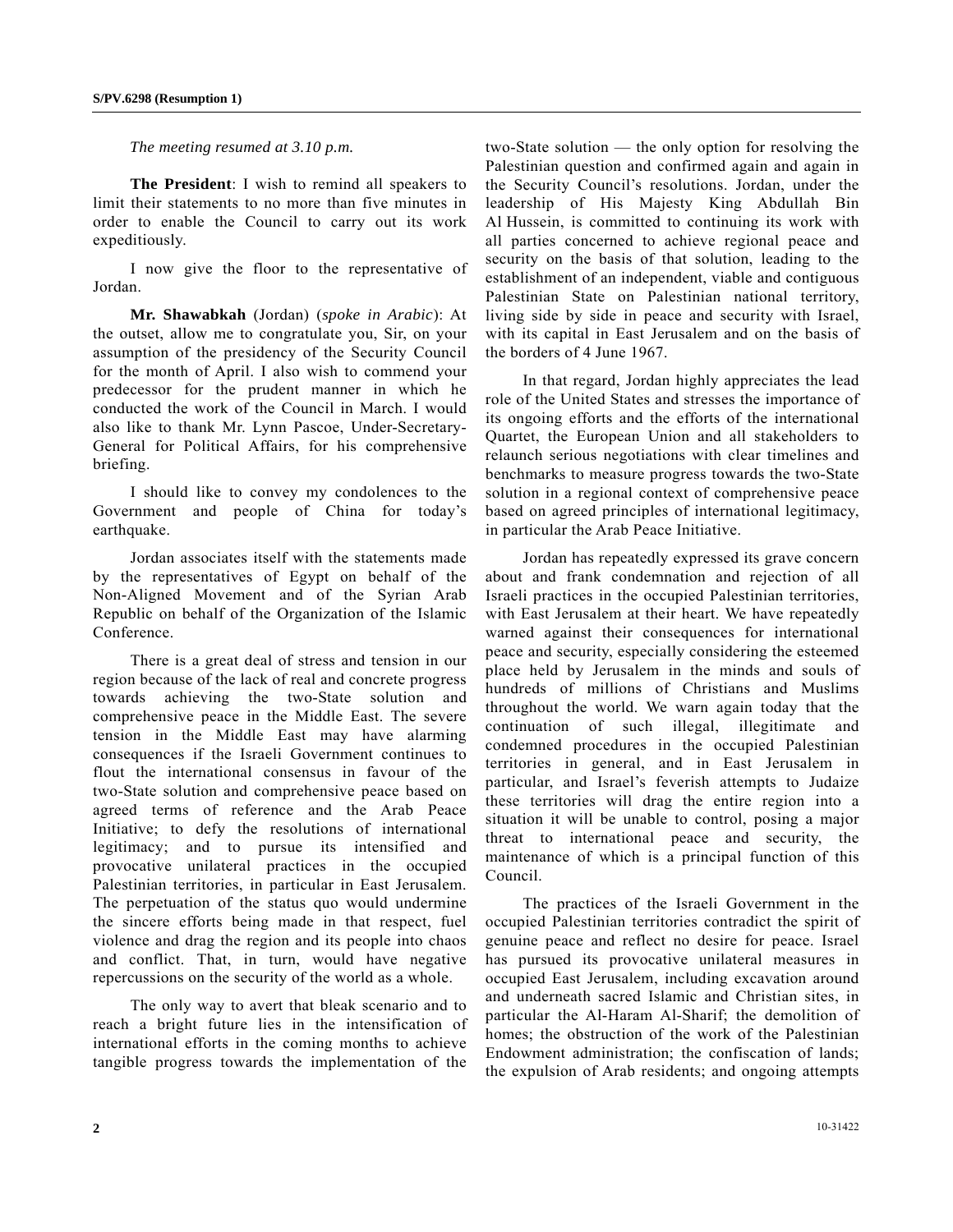to create new realities on the ground, to change the demographic nature of occupied East Jerusalem, to obliterate the Arab, Islamic and Christian features of the city, and to alter the legal status of the city under Israeli occupation.

 Such practices are illegal, illegitimate and null and void, and must not continue. They contravene international humanitarian law, the Fourth Geneva Convention relative to the Protection of Civilian Persons in Times of War, and relevant United Nations resolutions, including many adopted by this Council. They represent a grave violation of Israel's obligations and commitments as the occupying Power.

 For the Hashemite Kingdom of Jordan, under the leadership of His Majesty King Abdullah Bin Al Hussein, the desecration of the holy city is a red line that cannot be crossed. Jerusalem will remain a priority of our country and we will spare no effort to preserve it, to protect and maintain the Islamic and Christian holy sites, to safeguard the Arab nature and identity of the city, to end the Israeli occupation, and to support its steadfast people. The international community must promptly hold Israel accountable for its actions and urge it to end violations that undermine the prospects for peace and impose a fait accompli. Jordan calls on the international community to see to it that no irresponsible measures are undertaken to undermine the potential for negotiations between the two parties.

 Jordan appreciates the clear positions recently enunciated by the international community, including the Quartet, which has emphasized the importance of Jerusalem and reiterated that East Jerusalem is an integral part of the territories occupied in 1967. It has also condemned the settlement activities there and in the other occupied Palestinian territories, all of which are blatant violations of international humanitarian law and of Israel's obligations under the Road Map.

 The Israeli settlements and their ongoing construction are an unbearable burden to the Palestinians, their movement and their development, and represent a genuine obstacle to international and regional efforts to relaunch the negotiations. They undermine the prospects for a peaceful solution and a future independent, viable and contiguous Palestinian State. We call upon Israel to immediately and completely halt all such activities in the occupied

Palestinian territories, first and foremost in East Jerusalem, including so-called natural growth.

 Achieving peace requires a radical change in the tragic status quo experienced by the Palestinians in the occupied territories, especially in the Gaza Strip. We call upon the international community, owing to its humanitarian and legal responsibility, to support our Palestinian brothers and sisters, to provide humanitarian assistance, to end their suffering and its consequences, to take immediate, effective action to ensure that Israel abides by resolution 1860 (2009), and to work to lift the blockade imposed on the Gaza Strip. We in Jordan will spare no effort in continuing to provide all forms of support for our Palestinian brothers and sisters and in making others aware of their profound suffering.

 Israel must know that it cannot depend on occupation, walls and military power indefinitely. It cannot be governed by a fortress mentality. Genuine, lasting peace for Israel will never come about until that country can become naturally integrated with its surroundings and can coexist peacefully with other countries of the region.

 The explicit collective commitment of the Arab and Islamic States, which constitute more than a third of the United Nations membership, to attaining such a peace is reflected in their support for the Arab Peace Initiative adopted at the 2002 Beirut summit. This is a key starting point for addressing all aspects of the Arab-Israeli conflict. Today we repeat our call to seize the historic opportunity presented by the Arab Peace Initiative to put an end to conflict and establish a just and comprehensive peace on the basis of the two-State solution, to put an end to the occupation of all Syrian and Lebanese territory and to ensure peace and security for all the States and peoples of the region.

**The President**: I now give the floor to the representative of Norway.

**Mrs. Juul** (Norway): As Under-Secretary-General Pascoe noted in his briefing, yesterday in Madrid, Norway chaired the biannual meeting of the Ad Hoc Liaison Committee (AHLC), the coordination mechanism for the international donor community. The purpose of the meeting was to take stock of the implementation of the Palestinian Government's two-year plan and to discuss the way forward. Launched in August 2009, the plan is a political vision for the establishment of a Palestinian State and the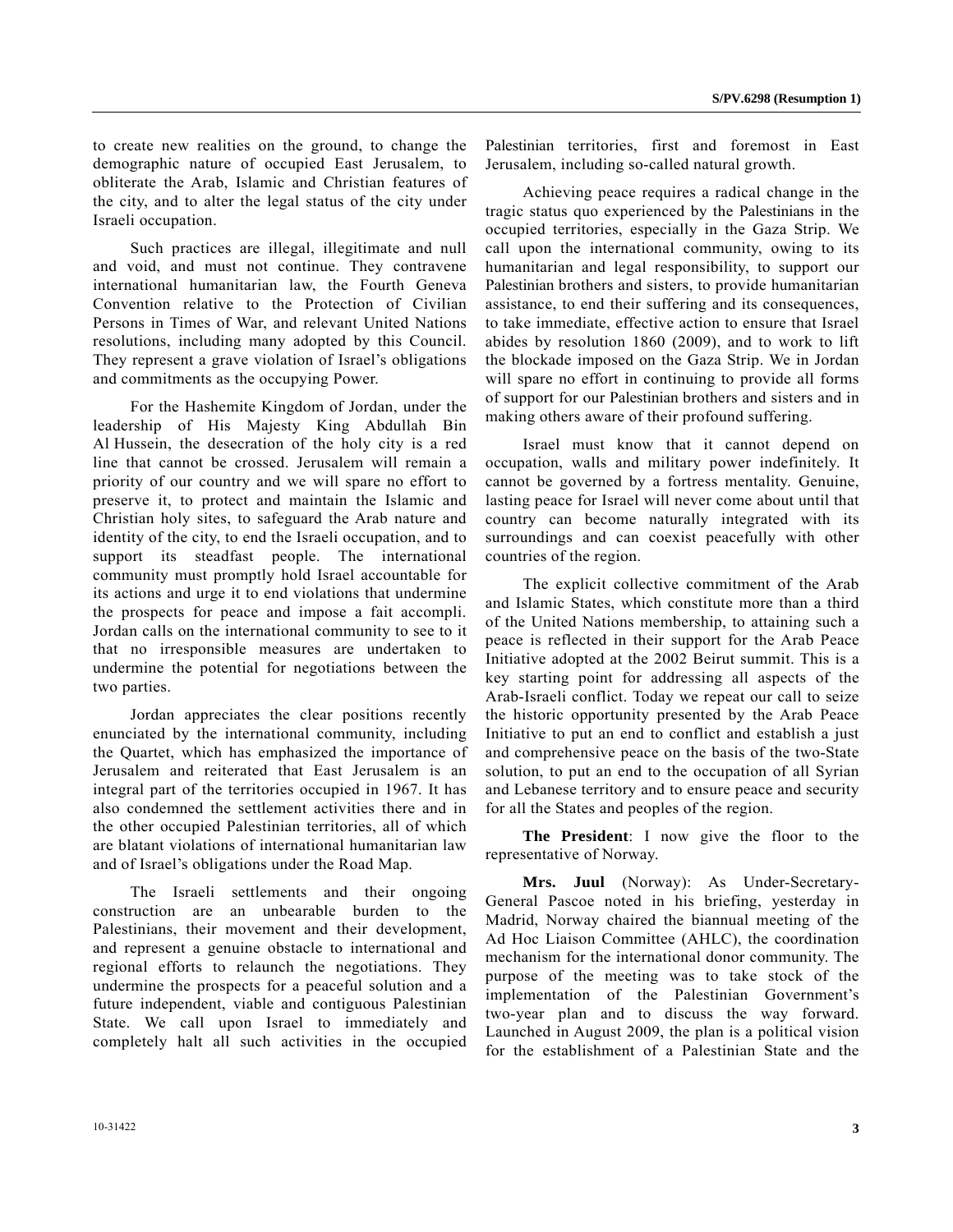primary platform for the engagement of the international donor community.

 Prime Minister Fayyad reported that his Government is on track with the implementation of the plan. Some sectors are in need of additional attention, while others are developing beyond expectations. But overall the Palestinian Authority is progressing towards the goal of completing the State-building process by the end of 2011. In the Prime Minister's words, we are approaching "the home stretch" of the Palestinian State-building process and seeing the contours of an emerging Palestinian State structure.

 The Palestinian economy, however, is suffering. While economic growth for 2009 is estimated at around 7 per cent, there is doubt as to whether that growth can be sustained unless Israel continues easing restrictions and allows the Palestinian economy to flourish. A precondition for a sustainable Palestinian economy and reduced donor dependency is access and movement of goods and people throughout the Palestinian territory. East Jerusalem constitutes 12 per cent of the Palestinian economy and must become an integral part of the West Bank. The Palestinian Authority estimates its annual loss of revenue from the blockade of Gaza at \$500 million, representing around 42 per cent of the estimated donor funded budget support to the Authority in 2010.

 There is, however, a limit as to how far the Palestinian Authority, with the financial support of the donor community, can move the reform agenda without a meaningful peace process and a negotiated settlement. At one point, the fundamental issues that stand in the way of a two-State solution must be negotiated and resolved, paving the way for a Palestinian State. Norway strongly supports the efforts by the United States of America to resume the negotiations and will continue to work with the international donor community to make sure that support for the two-year plan remains intact. However, the unconditional support of donors cannot be taken for granted. Unless the donor community sees a strong determination by the parties to enter into a meaningful peace process with a timeline for the completion of negotiations and the two-State solution, willingness to continue funding the Palestinian State-building project will erode, undermining all that we have achieved over the past 17 years.

 When it comes to the Israeli-Palestinian conflict, warnings that we are at a critical juncture have over the years not been in short supply. But I would like to point out one element that has changed the picture. The notion of a Palestinian State has over these years evolved from merely a concept, through a possibility, and now, judging from the reports to the AHLC meeting yesterday, to a reality within reach. The Palestinian Authority has provided us with a timeline for the completion of the State-building process. It is time for the parties to provide us with a timeline for the completion of the final status negotiations.

**The President**: I now give the floor to the representative of Morocco.

**Mr. Loulichki** (Morocco) (*spoke in Arabic*): I wish at the outset to thank you, Sir, for having convened this open debate as part of the intensified programme of the Japanese presidency of the Security Council for this month, especially in the light of the current delicate situation in the Middle East. I wish also to thank Mr. Lynn Pascoe, Under-Secretary-General for Political Affairs, for his comprehensive briefing on recent developments in the region.

 It is only natural that we support the statements made by the representative of Kuwait on behalf of the Group of Arab States, by the representative of Syria on behalf of the Organization of the Islamic Conference and by the representative of Egypt on behalf of the Non-Aligned Movement. Nonetheless, I wish to make a number of points in my national capacity.

 Let me begin by saying that no neutral observer of recent developments in the Middle East could fail to notice the stark contrast between the international community's tireless, constant efforts and initiatives, on the one hand, and the unfortunate facts on the ground, on the other. Every time there are prospects on the horizon for the peace process to move forward, the Israeli party takes opposing measures in order to block and stifle those positive efforts to resume the negotiating process in their infancy. The international community has repeatedly taken note of the very grave decisions taken by Israel over the past two months. In addition, however, only a few days after the decision taken by the ministerial-level Arab Peace Initiative Committee at the beginning of March, and despite all attempts and measures to counter this, Israel announced its immoral and illegal decision to construct 1,600 additional housing units in East Jerusalem.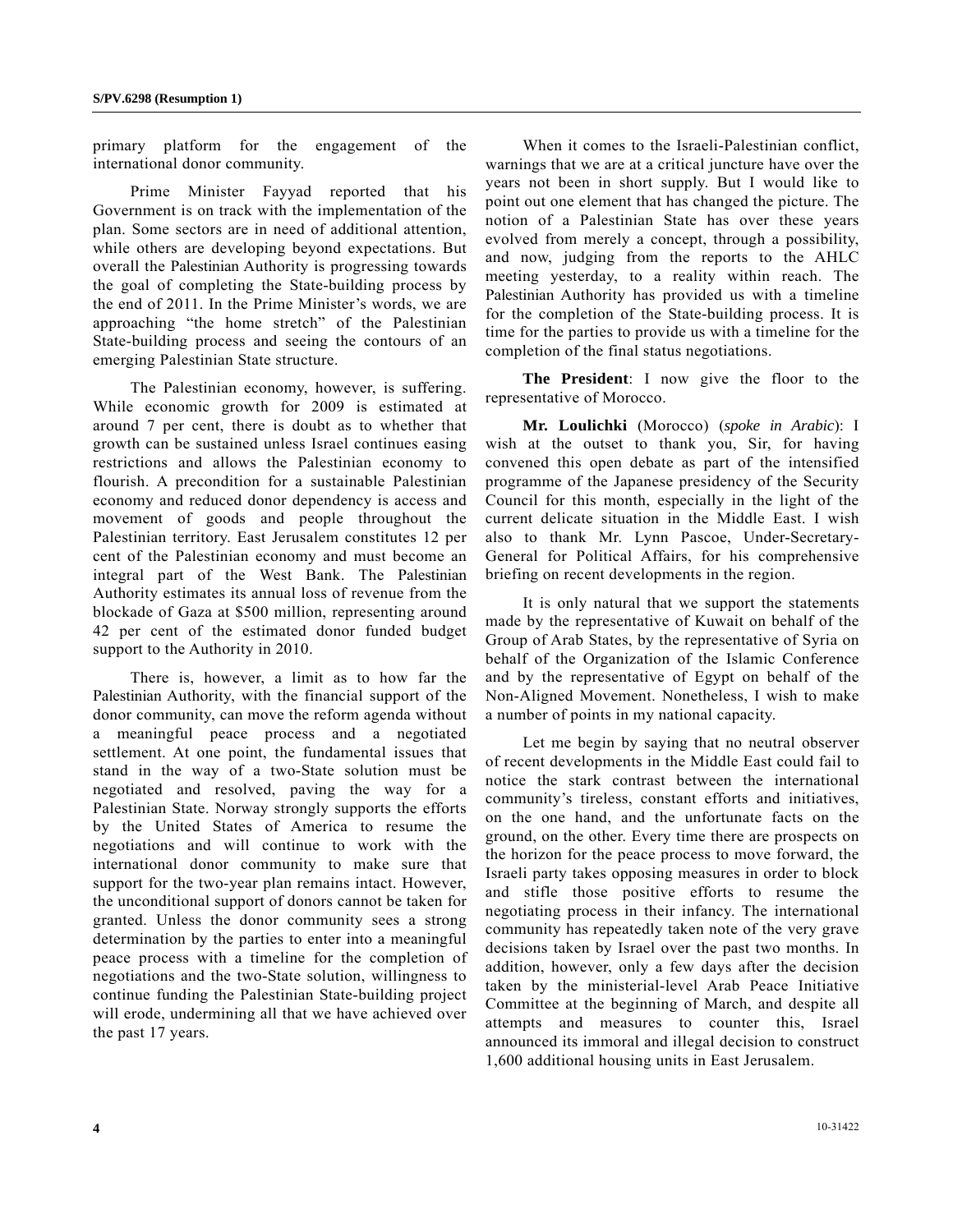Following that, the most recent Arab summit, held in early April in the Libyan Arab Jamahiriya, took several important decisions, including a reaffirmation that negotiation remains a strategic option for the Arab side to regain usurped rights and consequently to achieve the just and comprehensive peace desired by all. But instead of responding positively, the Israeli side chose a policy of escalation and took an extremely grave decision last week, declaring its intention to deport tens of thousands of Palestinians from the West Bank, thus labelling them foreigners in their own land and declaring their presence there illegitimate.

 However, however grave they are, these decisions are further links in a long chain of procrastination on these issues. This can only lead to further deterioration of the situation and to the further strengthening of extremism and violent fundamentalism, thus hindering dialogue and weakening the prospect of peace that would enable the Palestinians to regain their legitimate rights under the aegis of the international community and within the framework of international legitimacy. It is evident that the recent decisions taken by Israel were only meant to stall negotiations and vitiate the process, particularly because those who wish to see the negotiations succeed and an independent State established on the Palestinians' own land will be deported from that land.

 Based on our responsibility under the leadership of His Majesty the King of Morocco as Chair of the Al-Quds Committee, we reiterate our serious concern over the grave decisions that the Israeli authorities continue to take in East Jerusalem. In this regard, we are also following with grave concern the escalation of the illegitimate settler policies in the occupied Palestinian territories in general and in East Jerusalem in particular, in an attempt to change the demographic composition of the city, to create a new fait accompli and to reduce the contiguous Arab presence as much as possible. This in turn undermines the possibility of establishing a viable Palestinian State.

 In its insistence on these unilateral actions, Israel has continued its rejected campaign against Islamic holy sites, targeting the Al-Aqsa mosque by covering up provocative actions by Israeli extremists to prevent people from safely reaching houses of prayer, and by its ongoing excavations and tunnelling under and around the Al-Aqsa mosque.

 In this context, my delegation has previously expressed its total rejection of the recent decision to place Islamic sites in Hebron and Bethlehem on the list of Israeli heritage sites, which is a direct provocation to the feelings of hundreds of millions of Muslims and of all those who advocate peace and coexistence in the holy city. Considering the central position of Jerusalem in the Middle East crisis and its symbolic value to all religions, we appeal to the international community, and especially the Security Council, to shoulder their responsibility and translate their words into action to put an end to these practices, in order to pave the way to meaningful and firm negotiations.

 The international community's awareness of the gravity of the recent developments in the occupied Palestinian territories and the resulting consequences for international peace and security should be accompanied by firmer and more effective positions that guarantee the minimum necessary for a relaunch of genuine negotiations that preserve the vital mutual interest of all peoples of the region to live in an environment of peace, security and cooperation.

 In order to attain this objective, the Kingdom of Morocco will continue to carry out its best efforts within the framework of the Arab Peace Initiative Committee, with a view to achieving a comprehensive and lasting solution through negotiations on final status issues, particularly with regard to Jerusalem, considering its importance and status. However, such a just and comprehensive solution can come about only with Israel's withdrawal from all occupied Arab territories, including the Syrian Golan and the occupied Lebanese territories, and with the establishment of a viable and independent Palestinian State with Jerusalem as its capital.

 We continue to follow with great interest the intensified efforts of the United States and the Quartet, and we take note of the obstacles on the path of the negotiating process. We also value other international efforts, including those of the European Union, and hope that they will lead to the launch of new, serious and genuine negotiations, based on relevant Security Council and General Assembly resolutions, the Madrid terms of reference, the Arab Peace Initiative and the Road Map, which all have the blessing of the international community.

**The President**: I now give the floor to the representative of South Africa.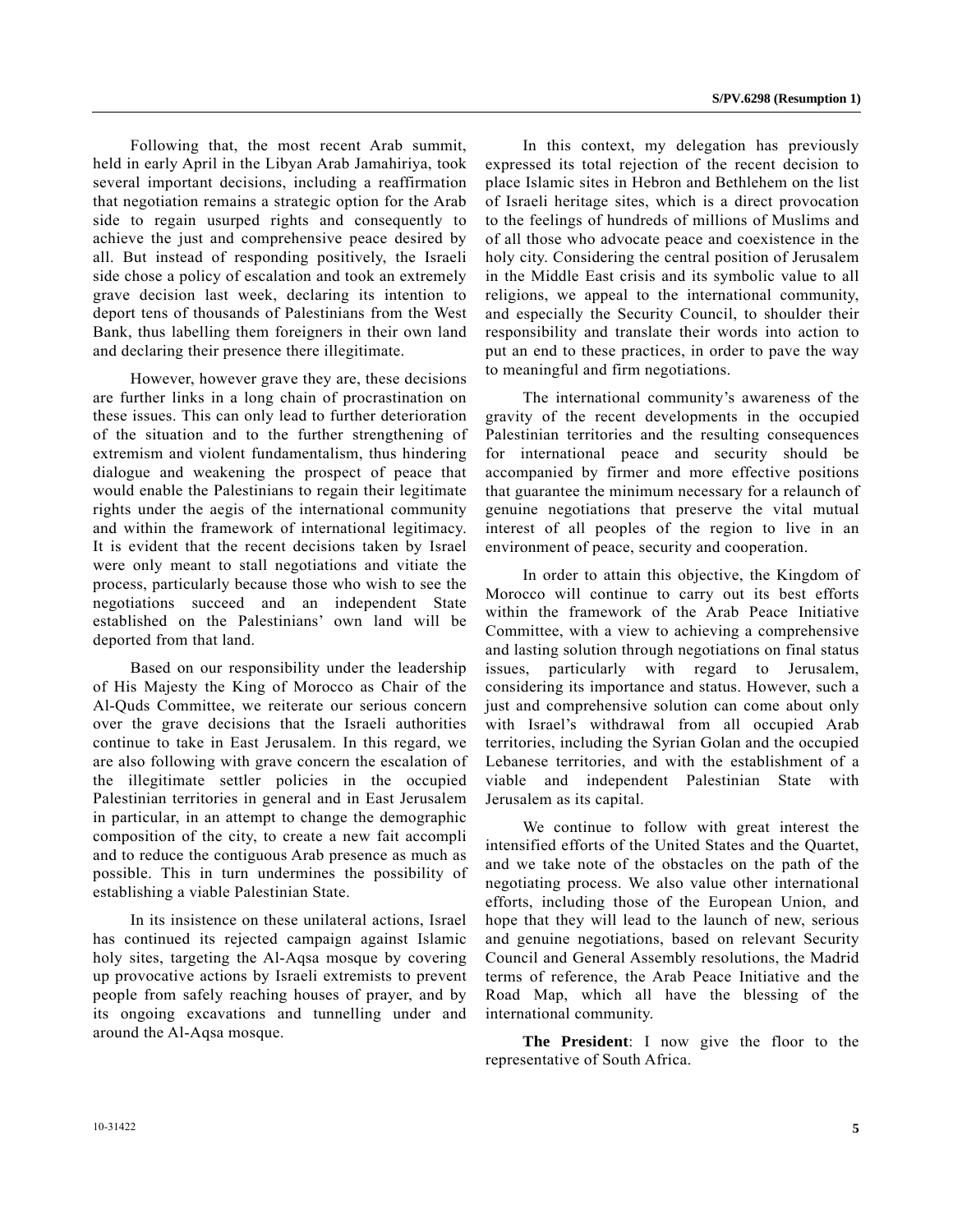**Mr. Mashabane** (South Africa): Allow me, Sir, to congratulate you on your assumption of the presidency of the Security Council during the month of April.

 I would like to join others in expressing our sincere condolences to the People's Republic of China on the loss of life caused by the earthquake.

 My delegation aligns itself with the statement delivered by the representative of Egypt on behalf of the Non-Aligned Movement. We also wish to thank Under-Secretary-General Pascoe for his comprehensive briefing on the situation in the Middle East.

 As we have stated many times before, it is our strong view that the Security Council should shoulder its responsibility in this matter in a fair, just and consistent manner. As we meet here today, the insecurity in the Middle East continues to affect the occupied Palestinian territories and the State of Israel, as well as the Middle East region as a whole. This insecurity is the result of the continued illegal occupation of the Palestinian territory by the State of Israel, the continuation of the unlawful blockade of the Gaza Strip, the unlawful settlement activities within the occupied territories of Palestine, the failure to address the legitimate right of return of Palestinian refugees in the diaspora, as well as the continuation of retaliatory Qassam rocket attacks from the Palestinian territory into Israel. These activities are compounded by the failure to achieve a negotiated settlement with respect to the occupied Palestinian territory.

 The South African Government has noted with concern Israel's recent settlement announcement regarding East Jerusalem and its decision to declare the holy shrines in Hebron and Bethlehem in the West Bank as national heritage sites.

 South Africa maintains that these settlement activities and the decision by Israel regarding these holy shrines in two West Bank cities erode trust and threaten the peace process. These actions by Israel constitute yet another attempt to extend its control over the West Bank and create a new reality on the ground. South Africa reiterates that these actions on the part of Israel make a resumption of negotiations in the stalled Middle East peace process difficult and undercut the confidence and trust required to take the process forward. We therefore call on Israel to cease all settlement activities in the occupied Palestinian territory immediately and to abstain from further actions in East Jerusalem that could lead to an escalation of violence in the region.

 My delegation also notes with concern the activities and policies of the Israeli Government and its military forces aimed at creating a new reality on the ground. These provocative and defiant actions of the occupying Power — as witnessed in its settlement policies, recent orders threatening the deportation of thousands of Palestinians, aerial raids on Palestinian areas and the illegal blockade on Gaza — continue to cause suffering and destruction and adversely impact health and educational services and the socio-economic and humanitarian situation in Palestine.

 South Africa is deeply concerned about Israel's prohibition of the importation of construction materials into Gaza, which undermines and negatively impacts reconstruction efforts following the devastating and destructive attacks on Gaza. As an occupying Power, Israel has specific and clear obligations under international law. The international community's demand that Israel end the illegal blockade, which has exacerbated the suffering of ordinary civilians, must complied with. The blockade and the restrictions imposed are in violation of international humanitarian law, including the Fourth Geneva Convention, and contrary to the will of the international community, as expressed in resolutions 242 (1967), 338 (1973) and 1515 (2003) and in the Arab Peace Initiative.

 My delegation welcomes the recent meeting of the Quartet held on 19 March 2010 in Moscow and the ongoing efforts of the Government of the United States of America to launch proximity talks that should lead to negotiations with a view towards resolving all final status issues.

 In conclusion, South Africa maintains that the creation of a viable and independent Palestinian State, with East Jerusalem as its capital, existing side by side the State of Israel within the 4 June, 1967, armistice borders, as well as the complete withdrawal of Israel from all occupied Arab territories, including the West Bank and East Jerusalem, as encompassed in resolutions 242 (1967) and 338 (1973), along with a guarantee of the right of return of all Palestinian refugees as set forth in General Assembly resolution 194 (III), is the only means of finding a just, lasting and comprehensive solution to the conflict in the Middle East.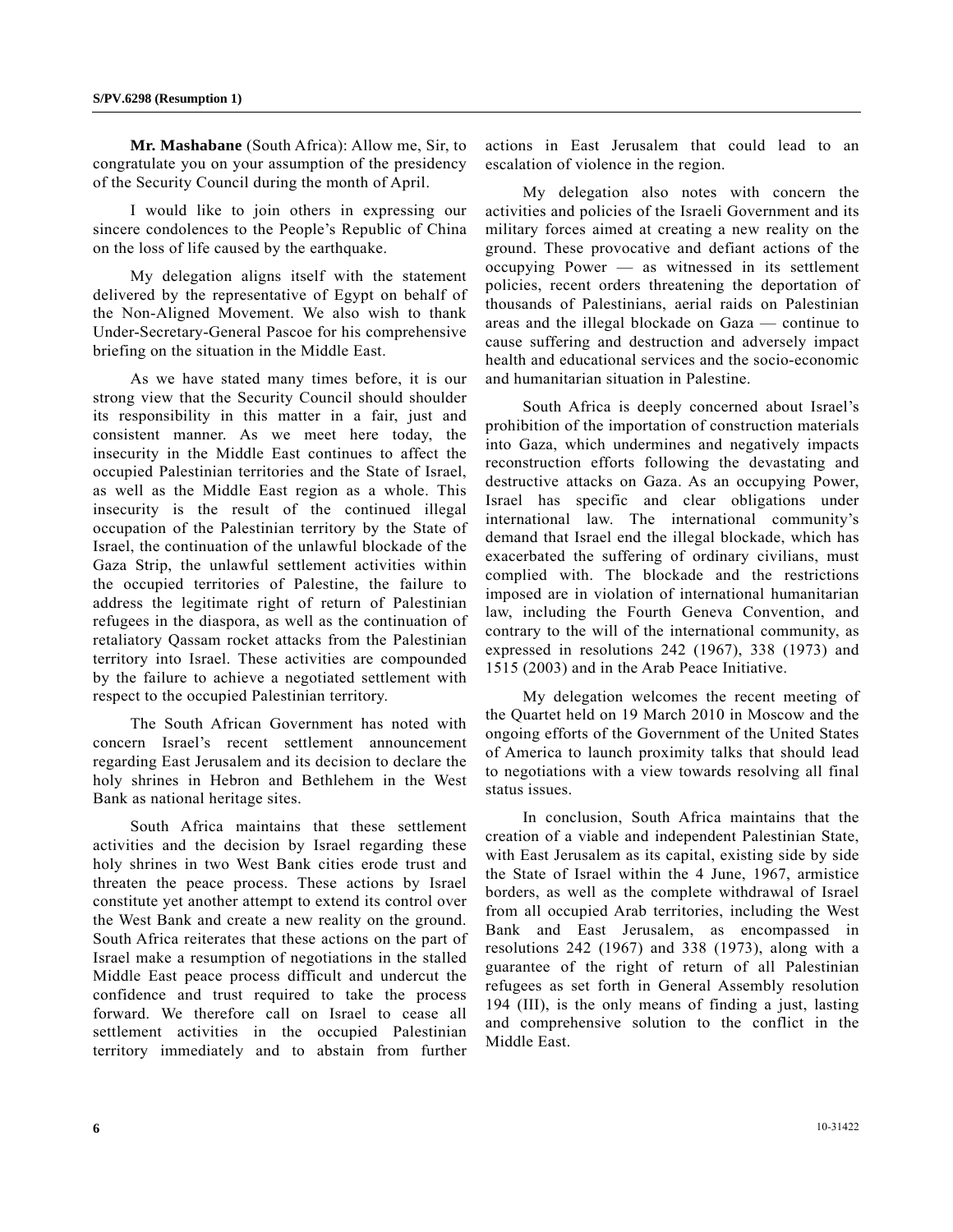In this regard, mere words and good will from the international community are no longer good enough. Meaningful action to bring about peace in the Middle East and the realization of Palestine's legitimate expectation of statehood is required. Israel must be held accountable for its actions. Action on the part of the Security Council, which shoulders the noble responsibility of securing international peace and security, would certainly be a step in that direction.

**The President**: I now give the floor to the representative of Pakistan.

**Mr. Haroon** (Pakistan): At the outset, I would like to express our condolences to the Chinese delegation for the loss of life and property in the earthquake that struck China today. Our hearts go out to the victims.

 The Pakistani delegation would like to congratulate you, Mr. President, on your successful handling of the work of the Security Council during your presidency. We also thank you for convening this very important meeting.

 We would also like to express our appreciation to Mr. Lynn Pascoe for his invaluable insights on the current situation in the region.

 Pakistan would like to associate itself with the statements made by the representatives of Egypt and Syria on behalf of the Non-Alignment Movement and the Organization of the Islamic Conference, respectively.

 The Middle East question and the plight of the Palestinians have remained a major challenge for the international community for many years. After seven decades of futility in addressing this challenge, one has to say that, if nothing else, at least a consensus for peace seems to be emerging in the international community. The statements that we have heard so far this morning confirm our recognition that this must be so. The question now is how to convert our collective desire for peace into a credible action plan for a wider political settlement that would end the cycle of violence and conflict in the region.

 Without an end to mutual suspicion and discord, I am not sure that a durable and viable political settlement could actually take place. It would require the international community to unequivocally call upon Israel to check the policies of its occupying forces that have converted the sacred land into a complex of checkpoints, roadblocks, siege and separation walls. These policies have compounded the humanitarian plight of the Palestinian people by disrupting and adding misery to their already miserable lives.

 This does not augur well for developing a peaceful atmosphere. In addition to an improvement in the humanitarian situation, it is essential that any provocative measures taken by the authorities cease. Such measures include settlement activity, especially in and around East Jerusalem, and a growing trend to alter the status of centuries-old places of prayer mosques, churches and cemeteries of the Palestinian people. These provocations neutralize the voices of peace and accord. These provocations also resonate as a loud political statement of utter disregard for the norms of international law and respect for heritage, culture, history and traditions.

 More disquieting are the latest reports of the imposition of a military order that empowers the occupying forces to arbitrarily expel the Palestinian people from the West Bank and Gaza. Of late, the world has been riddled with extrajudicial, extra-constitutional and other such activities; this order is the latest among them. Imposed under the garb of so-called additional legal oversight, this order will be a new tool for deporting and imprisoning the Palestinian people. Such a measure will not only vitiate the atmosphere, which needs to be conducive to the cause of peace, but also raise doubts about the commitment of Israel to a negotiated political settlement.

 The cessation of repressive and provocative measures is essential to building an environment that is conducive to implementing the strategies of peace within given timelines. In this context, we have taken positive note of the strategy outlined in the statement issued by the Middle East Quartet in Moscow on 19 March 2010. However, the Quartet must now back its words with greater political drive for a sustained dialogue towards the final settlement, in accordance with relevant Security Council resolutions.

 We believe that the Quartet's commitments do not obviate the role of the Security Council, but reinforce it. We hope that the Council, in accordance with its primary responsibility for the maintenance of international peace and security, will continue to strive for the implementation of its relevant resolutions.

 In conclusion, let me reiterate Pakistan's full support for a lasting peace for all the inhabitants of the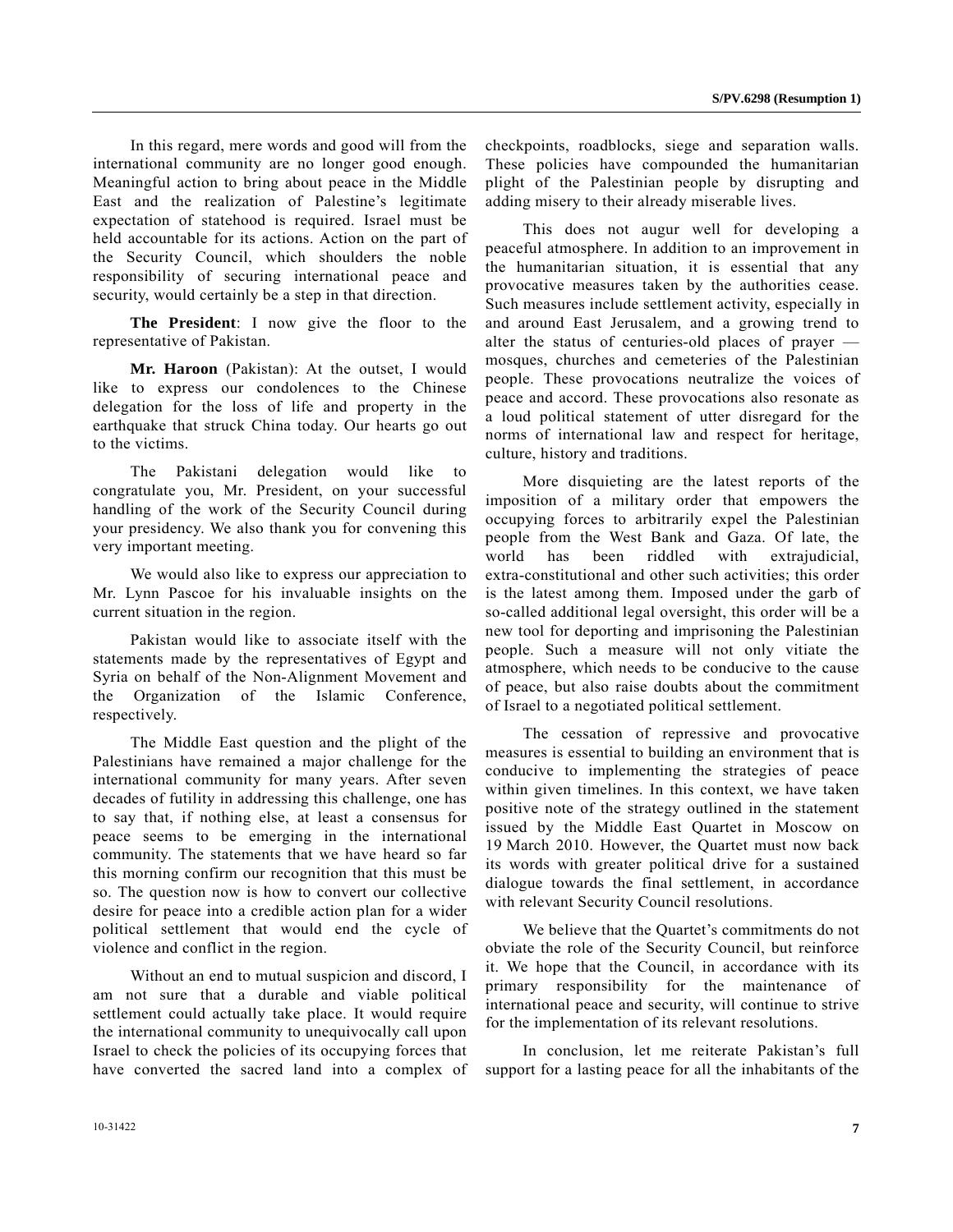region and our strong commitment to the realization of an independent, sovereign and viable State of Palestine, with Al-Quds Al-Sharif as its capital, living side by side and in complete peace with all its neighbours.

**The President**: I now give the floor to the representative of Cuba.

**Mr. Núñez Mosquera** (Cuba) (*spoke in Spanish*): We would like to thank Mr. Pascoe for his presentation to us today. We would like to join others in offering our condolences to the people and Government of the People's Republic of China on the earthquake that just occurred there. The Cuban people express their solidarity with the people of China.

 Cuba associates itself with the statement by the representative of Egypt on behalf of the Non-Aligned Movement.

 The Security Council periodically reviews the situation in the Middle East, including the question of Palestine. However, little progress has been achieved. The situation in the region, particularly in the occupied Palestinian territory, including Jerusalem, is marked by instability and insecurity.

 Israel's ongoing illegal occupation of Palestinian and other Arab territories remains the major obstacle to achieving a just, lasting and comprehensive peace in the region. In flagrant violation of international law and counter to the objectives of the peace process, Israel, the occupying Power, continues its illegal construction of the wall along the West Ban and, in particular, in and around East Jerusalem, among other things.

 The settlement activities, even after the partial and temporary moratorium proclaimed in November 2009, have continued uninterrupted. At present, over 3,700 housing units are under construction and more than 200 Palestinian homes have been demolished to carry out these illegal activities.

 Cuba expresses great concern at the ongoing demolition by Israel of Palestinian homes and the eviction of Palestinian families in East Jerusalem, as well as other illegal acts of incitement, provocation and aggression by extremist settlers against the Palestinian population and sacred places. This makes the current situation very volatile and dangerous.

 The great physical, economic and social devastation caused by these illegal and destructive colonization practices have a profound effect on the peace process and may prejudice the outcome of an agreement on the final status of Jerusalem.

 Such measures and policies carried out by Israel constitute serious and flagrant violations international law, the Charter of the United Nations, the numerous General Assembly and Security Council resolutions and the 9 July 2004 advisory opinion of the International Court of Justice.

 The international community, including the Security Council, must urgently act in response to these dangerous illegal measures adopted by Israel, which are aimed at hindering and putting an end to the peace initiatives, even before they begin, with the objective of continuing to consolidate its unlawful occupation of Palestinian territory, including East Jerusalem, and carrying out a de facto annexation of more Palestinian land.

 Israel cannot be allowed to continue to perpetrate serious and flagrant breaches of international law with impunity. The international community must demand that Israel comply with its obligations, including those arising from the Fourth Geneva Convention, and put an end to all its illegal policies and practices in occupied Palestinian territory, including East Jerusalem.

 The situation in the Gaza Strip, after the brutal attack perpetrated by Israel a year ago, is unsustainable. The imposition by Israel of closings and restrictions on the free circulation and access of people and goods, including humanitarian and medical supplies, has made the recovery and reconstruction of the area virtually impossible and has further affected the already precarious living conditions of the population.

 The international community cannot remain indifferent. It must take all possible practical measures to ensure that Israel puts an end to these inhuman and illegal policies, which heighten the tensions in the Palestinian population. Once again, Cuba calls for Israel to lift the cruel and illegal blockade and allow the free entry of supplies into the Gaza Strip.

 Cuba reaffirms that all measures or actions taken or to be taken by Israel, the occupying Power, aimed at changing the legal, physical and demographic composition of the occupied Syrian Golan and its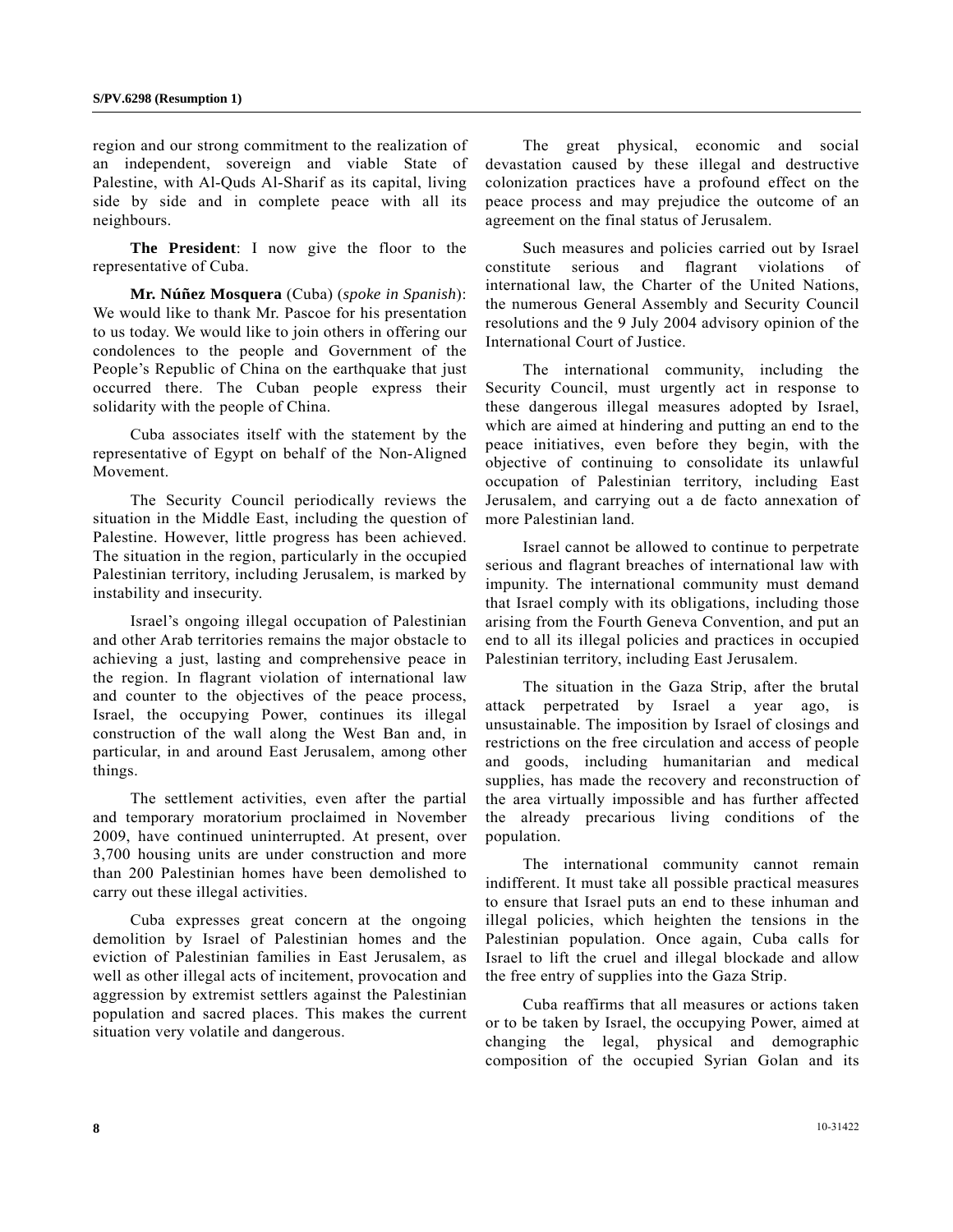institutional structure, as well as the Israeli measures to exercise jurisdiction and administrative power there, are null and void and have no legal effect.

 We also reaffirm that all those measures and actions, including the illegal construction and expansion of Israeli settlements in the Syrian Golan since 1967, constitute violations of international law, international agreements, the Charter and resolutions of the United Nations, including Security Council resolution 497 (1981), and of the Fourth Geneva Convention, as well as a challenge to the international community. Cuba demands that Israel withdraw completely from the occupied Syrian Golan to the borders of 4 June 1967.

 Cuba once again reiterates its position in support of a just and lasting peace for all peoples of the Middle East that would put an end to the occupation of all Arab territories by Israel since 1967 and guarantee the Palestinian people's exercise of their self-determination by establishing an independent State of Palestine, with East Jerusalem as its capital.

**The President**: I now give the floor to the representative of Malaysia.

**Mr. Ali** (Malaysia): Mr. President, let me first congratulate you on your presidency of this Council and, secondly, align myself and my delegation with the statements by the representatives of Egypt and Syria, on behalf of the Non-Aligned Movement and the Organization of the Islamic Conference, respectively. Thirdly, I would like to extend our condolences to the People's Republic of China for the loss of life and damage caused by the most recent earthquake.

 By constructing thousands of new illegal settlements in the occupied Palestinian territories, Israel is killing off whatever hopes there are for peace in the Middle East. In so doing, Israel has put itself firmly on the wrong side of history, whereas everyone else around the world has moved or is moving towards peace. These actions have also subjected it to unprecedented and unanimous condemnation by the entire international community, at a level of ferocity hitherto unprecedented.

 Israel has found itself completely isolated. But most disturbingly, Israel's intransigence in building these settlements is another example fitting a general pattern of behaviour proving its general unwillingness to undertake any measures that may lead to peace,

which first and foremost requires compromise. Other examples include the building of the separation wall, which snakes into Palestinian territory; the eviction of Palestinian families and the demolition of Palestinian homes; the revocation of residency rights of Palestinian inhabitants of East Jerusalem, forbidding them to live in the city of their birth; the new Israeli military order which will give the Israeli occupying forces the power to deport Palestinians in the West Bank who are deemed to be infiltrating the occupied territory; and, incessant attacks on Palestinians by illegal Israeli settlers, and the lack of law enforcement by Israeli authorities to stop or even prevent such attacks.

 It is apparent that such behaviour defies numerous Security Council resolutions, which call upon Israel to cease and desist and to comply with and abide by international law and the Fourth Geneva Convention. Above all, it pre-empts the viable two-State solution by changing the facts on the ground. Hence, the international community, including the Security Council, must hold Israel accountable for its illegal actions and put an end to this occupation.

 The blockade imposed by Israel in war-wrecked Gaza is a form of collective punishment forbidden by international law. It has forced 1.5 million Gazans to live in deplorable conditions. We urge Israel to lift this inhumane blockade in order to allow the movement of essential goods, including construction materials. In addition, it is imperative for the parties concerned and the relevant United Nations bodies, including the Security Council, to undertake actions in accordance with General Assembly resolutions 64/10 and 64/254 in order to ensure accountability by bringing the perpetrators identified in the Goldstone report  $(A/HRC/12/48)$  to justice.

 Resolving these issues requires the international community to focus all its energy and efforts on restoring comprehensive peace in the region and the inalienable rights of the Palestinian people, including their right to an independent State of Palestine. This requires, inter alia, the political will of this Council to bring into effect the Council's very own resolutions.

**The President**: I call on the representative of the Islamic Republic of Iran.

**Mr. Al Habib** (Islamic Republic of Iran ): Allow me at the beginning to join previous speakers to convey our condolences and sympathy to the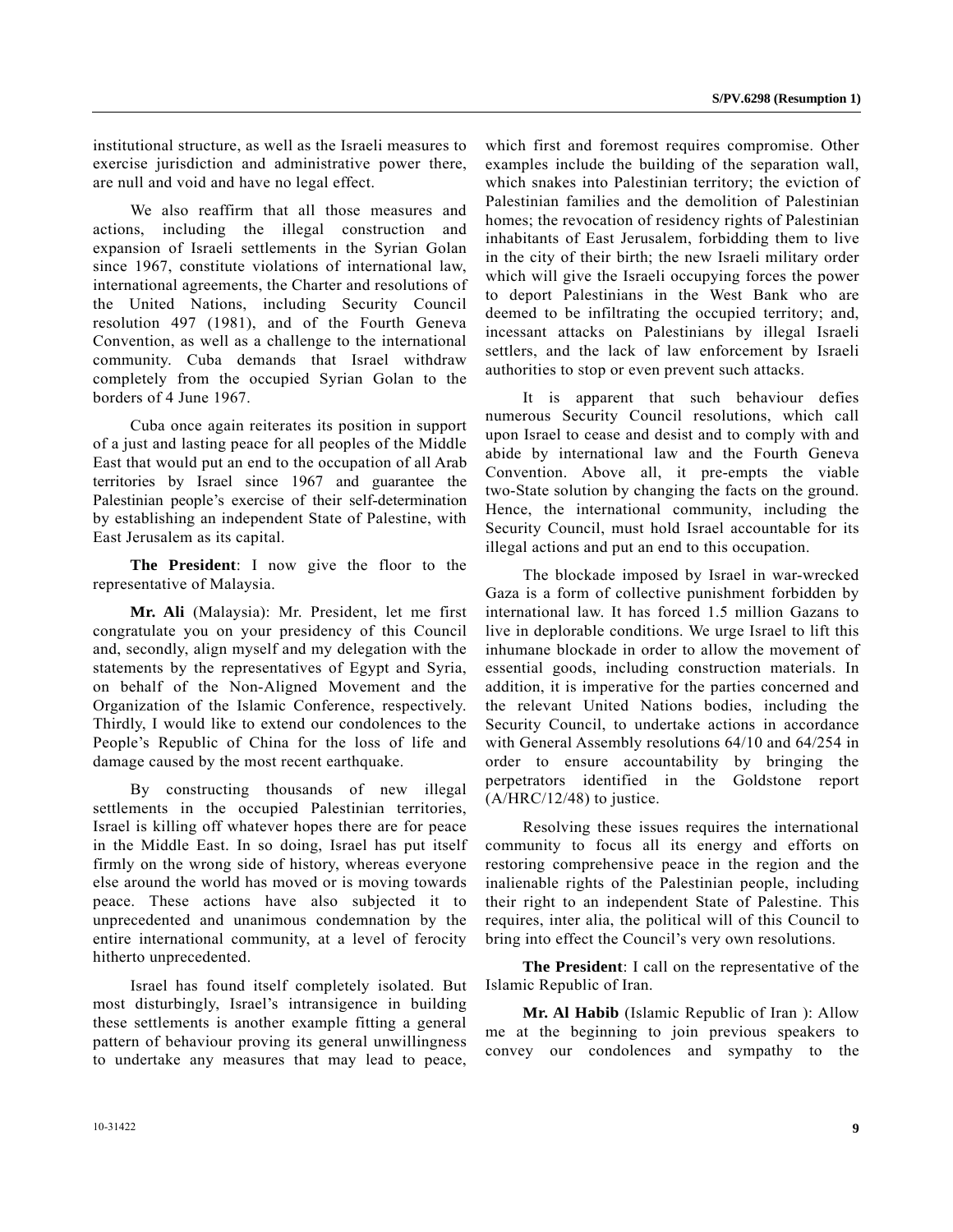delegation of China for the tragic earthquake that occurred today in its country.

 At the outset, I wish to congratulate you, Mr. President, on your presidency and for having convened this open debate at this critical juncture. The issue under discussion is of paramount importance, and this meeting is all the more important because it is being held at a time when the fate of the Palestinian people is at stake due to different ineffectual peace proposals and the continuation of the most heinous brutalities against that people, particularly in Gaza and East Jerusalem. Although more than a year has passed since the end of the brutal attack on Gaza, reconstruction of the destroyed and damaged areas, buildings and infrastructure remains nearly impossible due to the Israeli regime's continuing blockade. Relief agencies in Gaza continue to work in a very harsh environment to help those in desperate need, in particular the children, women and other vulnerable people in the region.

 The problem of the Middle East is not a lack of peace plans, but rather the lack of a correct understanding and reading of the root cause of the crisis. As we have mentioned repeatedly, the fundamental problem of this long-standing crisis is the illegitimate occupation of Palestinian and other Arab territories and the Israeli regime's intransigence with respect to every single principle of international law. Furthermore, persistent attempts to introduce external elements as the main factors hindering the so-called peace process and the preservation of stability in the region, with a view to diverting attention from the root cause of the crisis and to evading its crimes and responsibilities, have been an integral part of the Israeli regime's policies since its unblessed birth.

 Israeli officials, in line with this policy, instead of answering to world public opinion of their unparalleled record of non-compliance with all humanitarian and human rights principles and their long and dark catalogue of crimes and atrocities — including occupation, aggression, militarism, State terrorism, and crimes against humanity — have always embarked on making inflammatory remarks and baseless allegations against other countries. It is now widely recognized that the Israeli regime's clandestine development and unlawful possession of between 100 to 300 nuclear warheads, and its constant threats to use them against certain countries, pose a uniquely grave threat to regional and international peace and security.

 The blatant support of certain Powers for the Israeli regime is one of the bitterest realities of our world today. By blocking any action against the inhumane policies and acts of this regime in each and every corner of the world, its supporters have given it a blank check to freehandedly violate, in an atmosphere of impunity, all internationally recognized rights of the Palestinian people and other peoples of the region.

 Turning to the issue of Palestine, it is regrettable to witness that the inaction of relevant United Nations organs in dealing with the Israeli regime's illegal policies and practices has emboldened that dangerous regime to continue its crimes against the defenceless Palestinian people. The systematic acquisition of Palestinian lands through unlawful policies and practices, the killing and injury of hundreds of Palestinians, and causing an unprecedented humanitarian crisis in Palestine are part and parcel of the normal activities of this brutal regime.

 Persistent assaults against the Islamic and Christian holy places in Jerusalem; the continued construction of the separation wall and excavation work in and around the Holy Mosque; the revocation of Palestinian residency rights in the city; the forced eviction of Palestinian families from the city; and the imposition of severe restrictions on movement are but some of the illegal acts carried out by the Israeli regime in the West Bank.

 Despite strong international condemnation, illegal settlements are being expanded much faster than they were in the past, and more and more Palestinian houses are being demolished. The illegal decision of the said regime to build new housing units is a move that is undoubtedly geared at altering the demographic composition and architectural, cultural and religious character of the Palestinian territories, particularly in Jerusalem and its surrounding areas.

 There is an urgent need to put an end to these acts. There should be no room for criminals who are motivated to commit atrocities. This Council should live up to its responsibilities in supporting the Palestinians and relieving them of their long suffering under occupation.

 With regard to the follow-up to the Goldstone report (A/HRC/12/48), we particularly hope that, within the coming months as United Nations bodies review the report again, those members of the Security Council who rock-solidly and unwaveringly support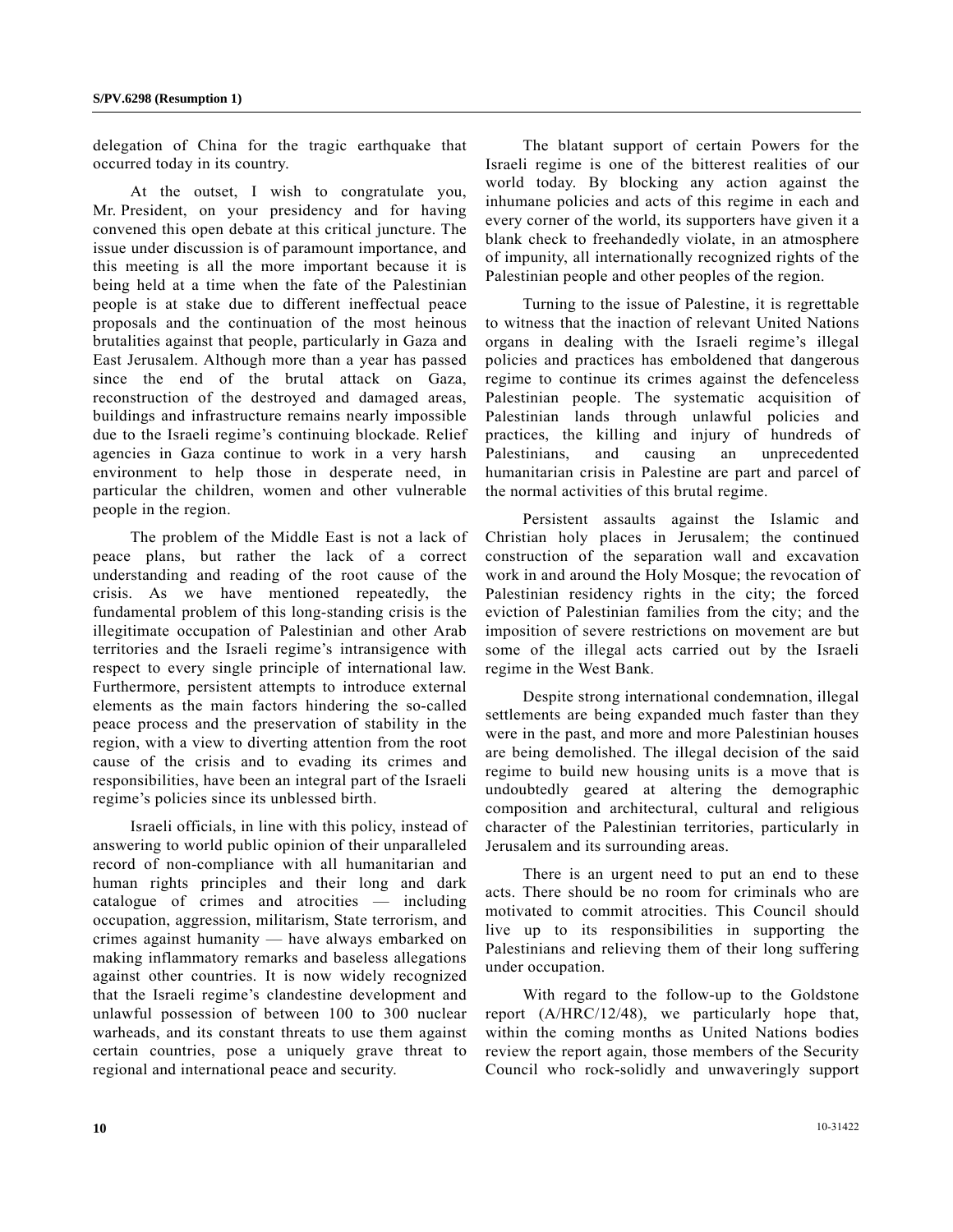the Israeli regime in total disregard of the norms and principles of international human rights and international humanitarian law will adjust their positions to the growing international demand for justice and the prosecution of the Gaza war criminals.

 The Israeli regime has persisted in its aggressive and expansionist policies towards Lebanon by constantly violating Lebanon's land, sea and air space and by refusing to withdraw from occupied Lebanese land in the Sheba'a, the Kfar Shouba hills and the northern part of Al-Ghajar village. It is also continuing its occupation of the Syrian Golan. That regime should immediately and fully withdraw from those occupied territories in compliance with the basic principles of international law and the United Nations Charter.

 Before concluding, I would like to react to the reference made about my country by the representative of the Israeli regime this morning. I would like to put it on record that my delegation rejects the baseless allegations and distortions she expressed. This is yet another tired practice by that regime to distract the attention of the international community from its nuclear arsenal, as well as its criminal policies and abhorrent atrocities in the region, including its recent heinous crimes against the people of Palestine and Lebanon.

 Attaining a peaceful and just settlement of the question of Palestine is imperative for the realization of a comprehensive and lasting peace and stability in the Middle East and beyond. In our view, a lasting peace in Palestine and the region is possible through justice, an end to discrimination and an end to the occupation of Palestine and other occupied territories. Today, we need to act collectively to demonstrate our wholehearted support for the cause of Palestine and rally to assist those who have been deprived of their rights. Let us hope that the oppression and occupation will end and justice and freedom will prevail in the occupied Palestinian territory.

**The President**: I now give the floor to the representative of Nicaragua.

**Mr. Rosales Díaz** (Nicaragua) (*spoke in Spanish*): I would like first to convey the condolences of the Government of Nicaragua to our sister nation of China for the earthquake that occurred this morning. I would also like to congratulate you on your presidency of the Security Council and to thank you for convening

this meeting on the situation in the Middle East, including the question of Palestine.

 Nicaragua, as a member of the Non-Aligned Movement, fully associates itself with the statement made by the Permanent Representative of Egypt as Chair of our Movement. I would also like to thank the Under-Secretary-General for Political Affairs, Mr. Lynn Pascoe, for the briefing he gave the Council this morning.

 Once again, Nicaragua reiterates its profound condemnation of Israel's illegal occupation of all Palestinian, Syrian and Lebanese territories, and we demand its immediate withdrawal. We condemn the Israeli policies and practices of construction and non-dismantling of settlements, as well as the inhuman blockade of Gaza and the policy of breaking up the West Bank and other Palestinian territories. Having converted the Gaza Strip into a cemetery, the occupying army has launched a policy aimed at completely crushing the Palestinian people with the construction of 1,600 new settlements in East Jerusalem, breaching international law, particularly the Fourth Geneva Convention. Israel has also illegally and provocatively designated two sacred places in the occupied Palestinian territory as belonging to Israeli national heritage.

 As if this were not enough, the occupying force has decided to proceed with mass expulsions by promulgating a military order, which, if implemented, would mean that tens of thousands of Palestinians would be arrested and illegally expelled from their homes in the West Bank. This order is not merely illegal and in violation of human rights; its wording is so general that, in theory, it would enable the Israeli army to deport all the Palestinian inhabitants of the West Bank by classifying them as infiltrators, thus achieving the aim of cleansing the entire West Bank of its Arab population.

 Nicaragua rejects and roundly condemns the illegal expansion of settlements and the expulsion of Palestinian inhabitants, and categorically denounces Israeli plans and actions aimed at the demographic re-engineering of East Jerusalem by cleansing it of all Arab characteristics. This is further proof that for Israel the two-State solution, living side by side, is not an option. Israel, ignoring the international outrage, in contravention of the most basic rules of international law, is violating the Charter of the United Nations and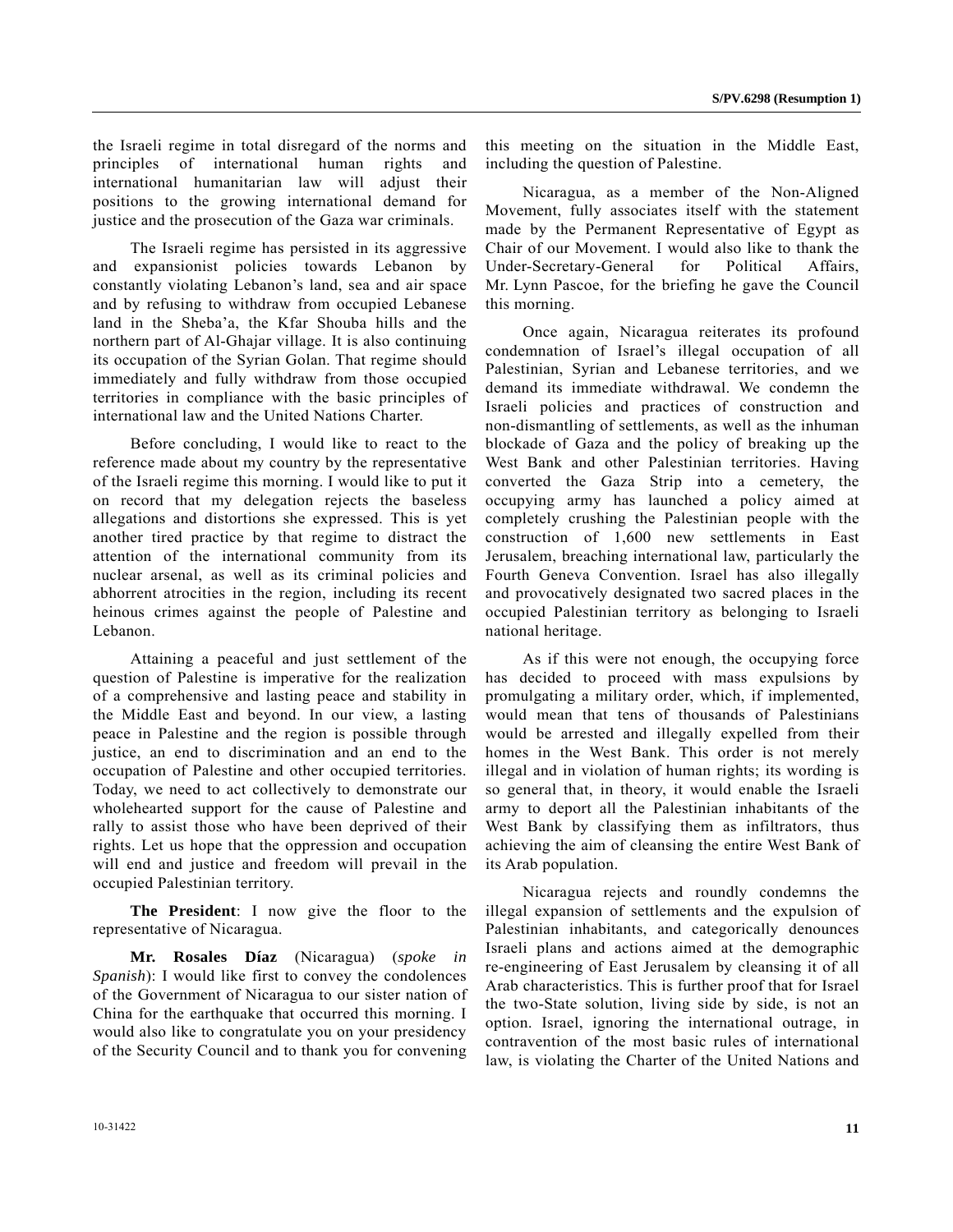every human rights law and ignoring the relevant United Nations resolutions — as well as the advisory opinion of the International Court of Justice, which declared the wall to be illegal — thus perpetuating the hardline and brutal occupation of Palestine.

 For some inexplicable reason, many developed countries, supposedly in favour of human rights, maintain political, economic and military support for Israel, thus rewarding it for its conduct, such as, for example, the updating of the agreement with the European Union and the invitation to Israel to join the Organization for Economic Cooperation and Development. It is unacceptable to see the total impunity with which Israeli actions and policies have been carried out over the last 60 years, and demonstrating the surprising incapacity of the Security Council to shoulder its responsibilities.

**The President**: I now give the floor to the representative of Sri Lanka.

**Mr. Jayasekara** (Sri Lanka): At the outset let me express our condolences to the Government and people of China on the loss of lives and property due to the devastating earthquake today.

 Permit me to congratulate your delegation, Mr. President, on the assumption of the presidency of the Security Council. We also wish to thank the Under-Secretary-General for Political Affairs for his briefing.

 My delegation believes that a resolution of the Palestinian issue is crucial for restoring peace in the entire Middle East, with implications elsewhere. Sri Lanka has consistently supported peaceful settlement of the Palestinian issue and called on all sides to fully implement the resolutions adopted by the Council and the General Assembly regarding the inalienable rights of the Palestinian people and the realization of the two-State solution. Our hope is that the day will soon come when Israel, Palestine and their other regional neighbours can coexist in peace and harmony.

We remain deeply concerned at the daily widespread suffering and hardships that the Palestinian people continue to endure as a result of the economic blockade and the ensuing grave situation in the occupied Palestinian territory. While we note the relaxation of some restrictions by the Israeli Government, we call for the removal of all restrictions. Further relaxations could enhance the confidence level of all concerned. The Palestinian people have suffered

for too long and continue to live under occupation. The denial of their fundamental right to statehood, which has been recognized by the United Nations, due to continued Israeli occupation has seriously affected progress in the socio-economic indicators for the population in Gaza and the West Bank, including East Jerusalem.

 In that context, my delegation believes that, if peace is to be viable and sustainable in the Palestinian territory, Israel must withdraw from all occupied Palestinian territories back to the 1967 borders. It must end the economic blockade, the illegal expansion of settlements and the construction of the separation wall. Changing the demographic character of the Palestinian territory will only increase tension and animosity in the entire Middle East region.

 The Palestinian Authority needs to continue the implementation of its security plan and make every effort it can to improve law and order and ensure that its territory is not used for illegal attacks on Israeli civilians. Allegations of illegal arms flows must be investigated. Both sides must do everything possible to ensure the safety and security of civilians.

 Sri Lanka reiterates its support for the Palestinian National Authority under the leadership of President Mahmoud Abbas. We stress the need to preserve and protect national and democratic institutions, which are vital to a future independent Palestinian State. We therefore urge Palestinian groups to act speedily to reconcile and reunite within the framework of the Palestinian National Authority. Unity among the Palestinian people is their strength.

 My delegation supports international efforts towards the early resumption of negotiations and believes that the unity of the Palestinian people is essential to ensuring proper conditions for the resumption of dialogue between Israel and Palestine at an early stage. We also urge both sides to ensure a climate conducive to the resumption of negotiations. We regret that the announcement of new settlement construction has resulted in a setback to the progress that has been made.

 We also remain concerned about the situation in the occupied Syrian Golan, including the plight of Syrian detainees. We call for the implementation of all the relevant Security Council resolutions, in particular resolution 497 (1981).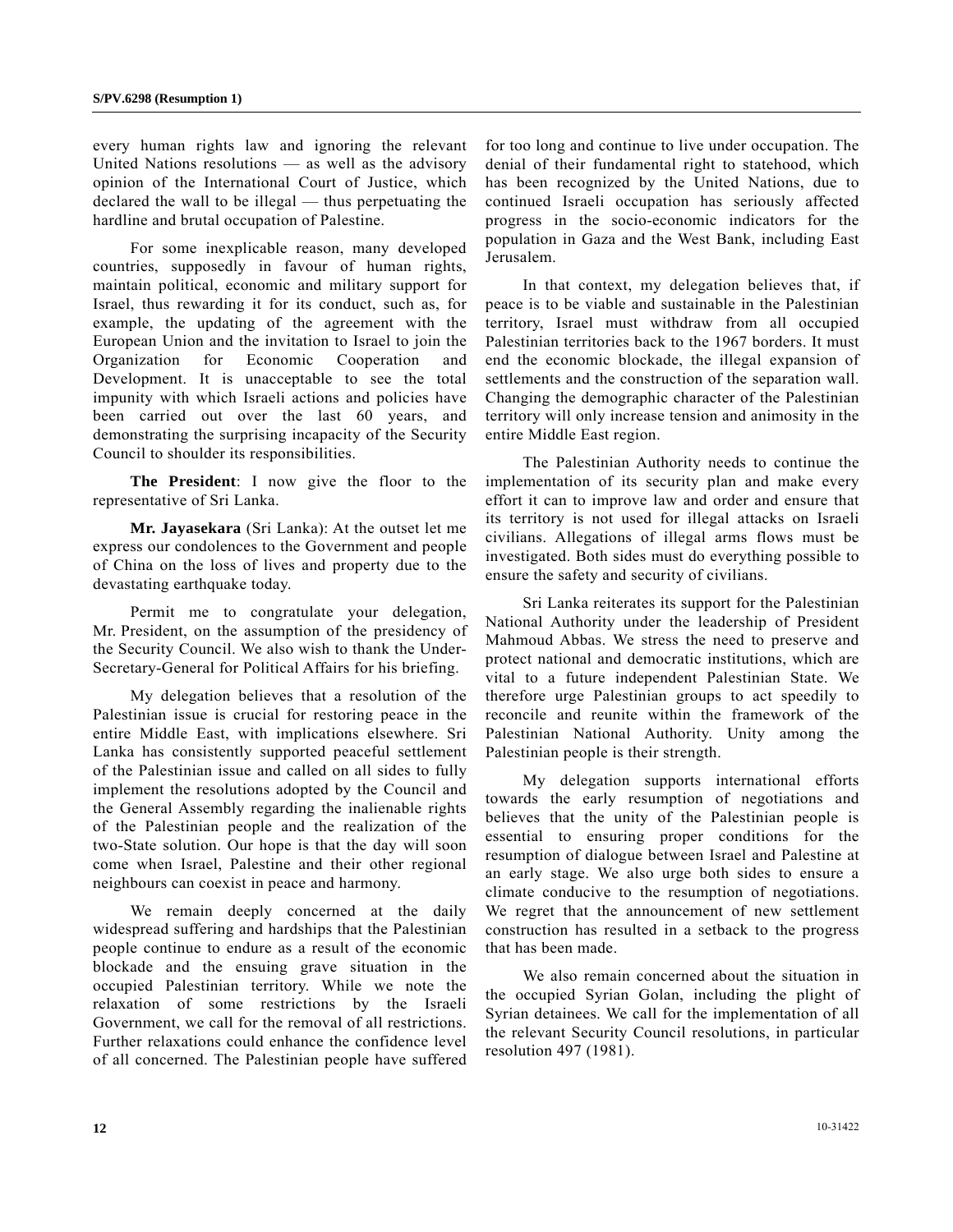Sri Lanka reiterates its support for lasting peace in the Middle East, including the peaceful settlement of the Palestinian issue.

**The President**: I now give the floor to Mr. Zahir Tanin, Vice-Chairman of the Committee on the Exercise of the Inalienable Rights of the Palestinian People.

**Mr. Tanin**: Before I begin, I would like to take a brief moment to pay tribute to those who lost their lives in the earthquake that took place today in western China. As reports continue to come in, it is clear that this tragic event and its consequences will have serious effects on tens of thousands of lives, in addition to the hundreds killed and thousands injured. The Committee on the Exercise of the Inalienable Rights of the Palestinian People stands in solidarity with the people of China as they work to rebuild. I would like to offer the Chinese delegation our deepest sympathies and our full support today and in the days and months to come.

 In my capacity as Vice-Chairman of the Committee on the Exercise of the Inalienable Rights of the Palestinian People, allow me to congratulate you, Mr. President, on the exemplary manner in which you have been steering the work of the Council during this month. I would also like to express my appreciation to Ambassador Emmanuel Issoze-Ngondet of Gabon for the efficient manner in which he presided over Council during the month of March.

 On behalf of the Committee, I would like to express my appreciation to the Secretariat for its monthly briefings on the situation in the Middle East, including the Palestinian question. Such briefings serve a useful practical purpose, as they reflect the latest developments on the ground and the efforts of various stakeholders in the international community to move the peace process forward.

 Sadly, as we meet here today there appears to be little hope for a serious turnaround in the all-toofamiliar pattern of events on the ground. Violence continues to affect the lives of Palestinians and Israelis. The Committee has condemned the use by Israel of its military might against the occupied Palestinian people, be it through the bombing of areas in Gaza, incursions into Palestinian cities in the West Bank and Gaza, or dispersing non-violent protestors in front of the separation wall built illegally on Palestinian land. The Committee has also been unequivocal in condemning the indiscriminate firing of rockets by Palestinian

groups from Gaza into Israel. Violence from both sides has to stop.

 The Committee also considers it alarming and totally unacceptable that the Government of Israel continues to flagrantly dismiss numerous calls by members of the international community, including the Quartet, to halt its illegal settlement activity in the occupied West Bank, and especially in East Jerusalem. Prime Minister Netanyahu's latest statements in that regard send a clear message to the international community that the Israeli strategy is to continue to build in Jerusalem in violation of international law. At the same time, the occupying Power has continued to displace Palestinian residents in East Jerusalem through illegal house demolitions, evictions and revocations of residency rights.

 The Committee is also seriously concerned about the new Israeli military order that went into effect yesterday, threatening thousands of residents in the West Bank with deportation. The order is part of the Israeli policy of consolidating and perpetuating its occupation of Palestinian land through forced displacement of the population. Implementing the order would constitute a breach of the Forth Geneva Convention, in particular article 49, which prohibits individual or mass forcible transfers and deportations of protected persons from occupied territory.

 It is absolutely clear that, by creating such facts on the ground, the occupying Power is undermining efforts to restart the political process and predetermining the outcome of sensitive permanentstatus negotiations on the status of Jerusalem. That approach renders any such negotiations devoid of purpose. In the same vein, Israel's actions and policy on the issue of settlements are a serious threat to the concept of achieving a permanent settlement of the Israeli-Palestinian conflict on the basis of the two-State solution. It is obvious that those illegal and provocative actions of the Israeli leadership are also directly undermining current efforts to relaunch the political process between the parties.

 The Committee fully supports the demand of the Middle East Quartet that Israel freeze all settlement activity, dismantle outposts and refrain from illegal house demolitions and evictions in East Jerusalem. I would like to emphasize here that those are not preconditions for resuming the negotiating process; they are Israeli obligations under the Road Map, as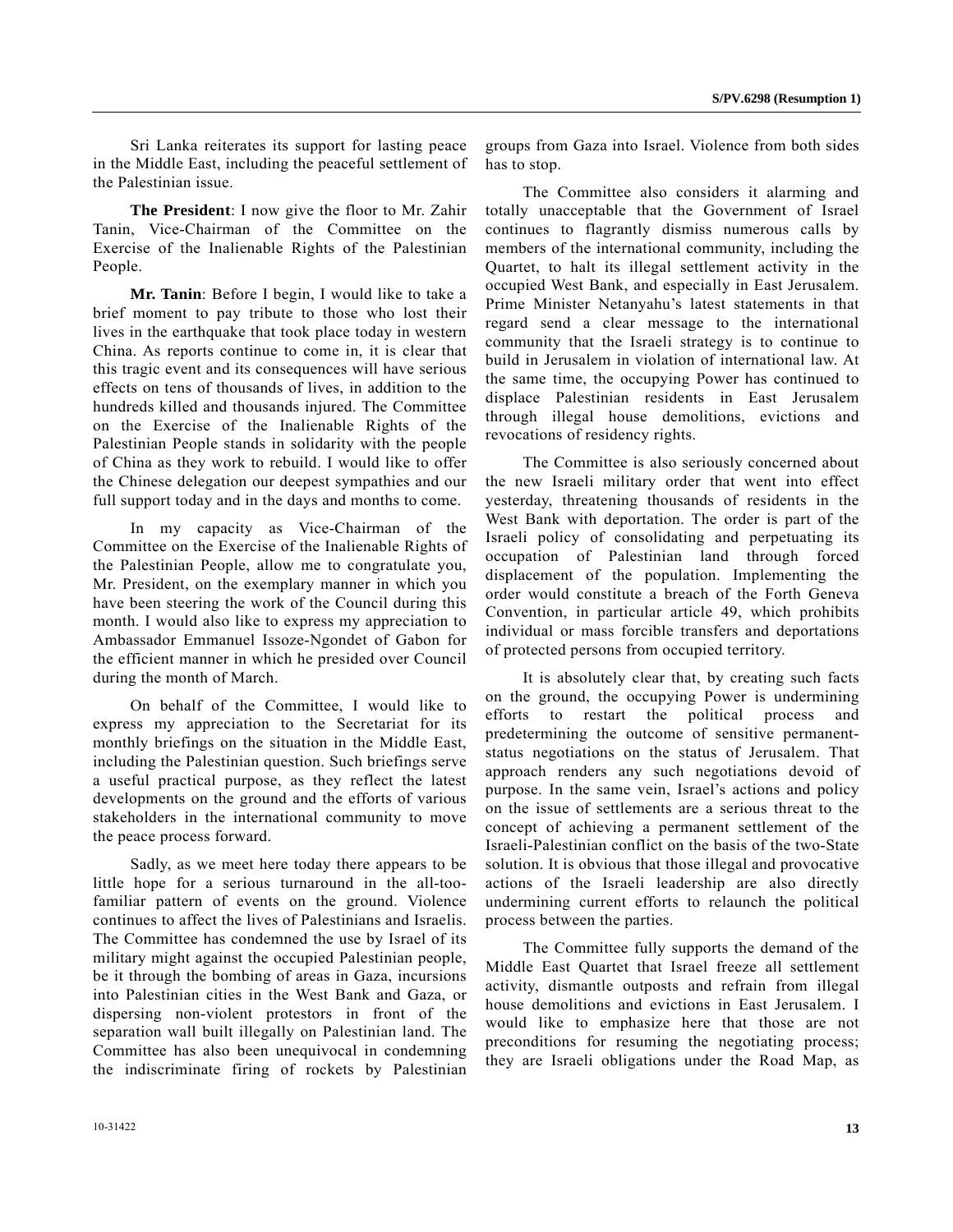endorsed by the Council. It is hoped that the 10-month freeze in settlement expansion declared by the Israeli Government will be comprehensive, extended to East Jerusalem and retained indefinitely.

 I would like to inform the members of the Council that, at the end of March, the Committee convened its annual United Nations seminar on assistance to the Palestinian people. Its goal was to draw the attention of the international community to the programme of the Palestinian Authority entitled "Palestine: Ending the occupation, establishing the State", which has become known as the Fayyad plan. The programme might be understood as the Palestinian answer to Israeli settlement-building, as it aims to unilaterally create positive facts on the ground. Unlike Israel's settlement activity, the Palestinian Authority's programme is consistent with international law, welcomed and supported by the international community and promotes rather than impedes prospects for a peace agreement. The plan reflects the Palestinians' determination to empower themselves by taking their destiny into their own hands and shouldering their share of responsibility by building State institutions under the Israeli occupation with a view to ending it.

 This forward-looking programme of the Palestinian Authority deserves the full attention and tangible support of the international community. The Palestinian Authority has proven its ability to transform international support into concrete Governmentadministered programmes, as demonstrated by the reform of the law and order sector and improved transparency at all levels and in all sectors of its activity. The Fayyad plan is a logical continuation of these efforts.

 It has to be borne in mind that this programme is not being implemented in a political vacuum. It is now and will be in the foreseeable future critically affected by developments in the political process. In fact, its success is determined by the measure of progress in the political area. On the international level, support needs to be built for the broad recognition of an independent Palestinian State. At the end of the projected two years of the plan, this recognition could be enshrined in a Security Council resolution clearly determining the borders of the Palestinian State based on the pre-1967 lines.

 Our Committee has come out strongly in support of the Palestinian Authority's State-building programme. We would like to encourage the members of the Security Council to support the realization of this plan, which has already been endorsed by the Secretary-General, the Quartet and the League of Arab States. By putting the weight of its authority behind this plan, the Council will create the necessary political framework for ending the occupation and implementing the two-State solution, with Israel and Palestine living side by side in peace and security.

**The President**: I now give the floor to the representative of Tunisia.

**Mr. Jomaa** (Tunisia) (*spoke in Arabic*): I should like to congratulate you, Sir, on your assumption of the presidency of the Security Council for this month. I wish you every success in your deliberations.

 I also extend my sincere condolences to the Chinese delegation for the earthquake in China, which has caused grave loss of life and property.

 Since the most recent open debate of the Security Council on the situation in the Middle East, including the Palestinian question, held in January, the stakeholders in the peace process have made intensive efforts and the international community has striven to establish conditions conducive to a resumption of negotiations in order to end the stalemate in the region. At that time, we looked forward to a détente and improvement in the situation that would reactivate the negotiations. However, in recent months, a number of incidents and escalations have further exacerbated tensions and the situation in the region.

 Israel's intransigent position, intensification of settlement activities and recent acts of aggression towards the Palestinian people have undermined efforts to relaunch negotiations, despite broad international support and the efforts of the influential parties concerned, especially the United States of America, to resume indirect talks between the two parties that would pave the way towards substantive consultations to address the root causes of the conflict. These endeavours have been supported by the Arab States in a statement issued by the follow-up committee on the Arab Peace Initiative, embodying a constructive position that reflects the eagerness of Arab countries to support any effort to implement the will of peace.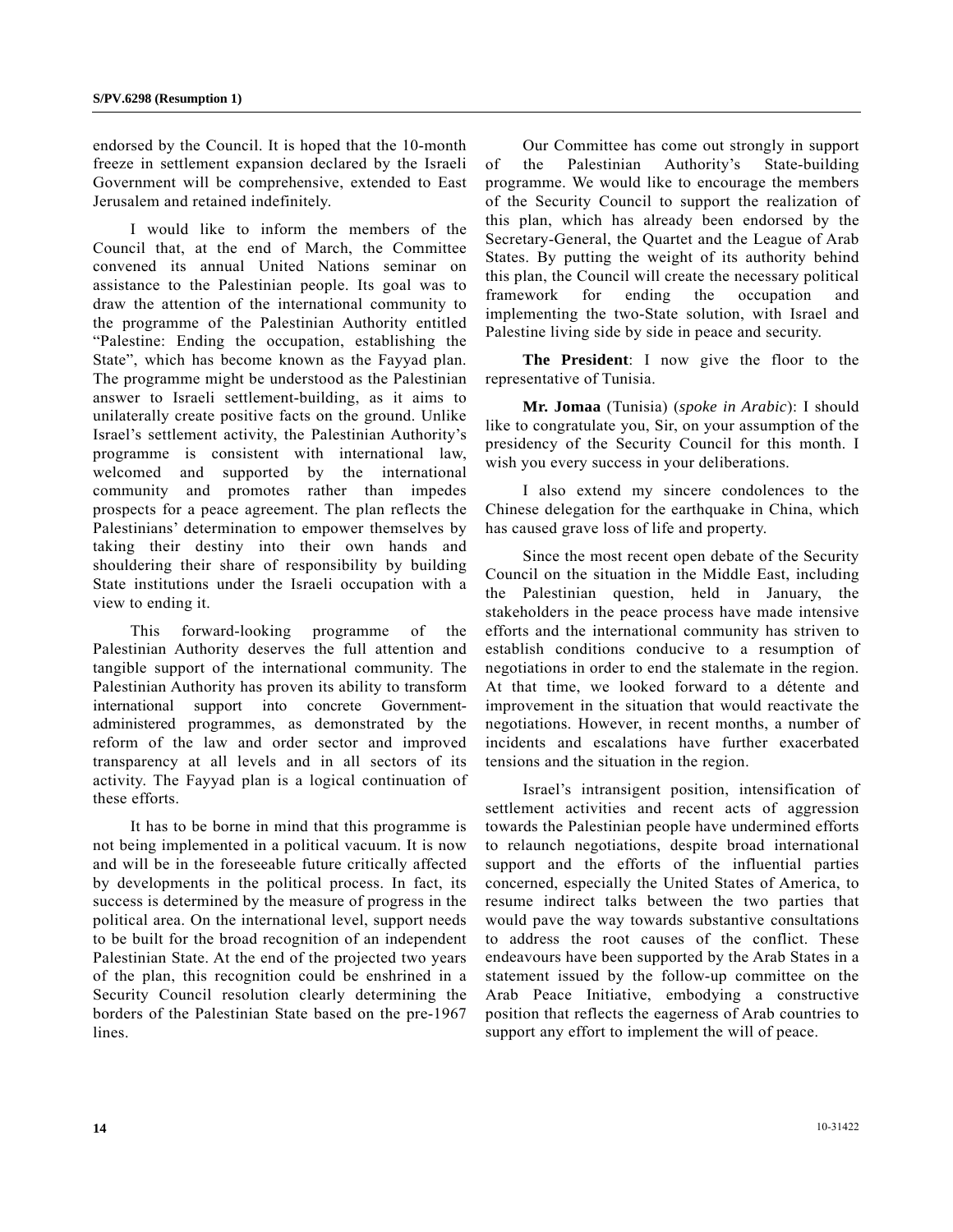Unfortunately, the ongoing appeals of various States and regional and international organizations have not been met with a positive response from the Israeli occupation forces, which have continued to act provocatively and to disavow agreements and terms of reference previously agreed with a view to attaining a peaceful settlement of the situation. In that respect, I should like to reiterate my country's full condemnation of Israel's policy of maintaining the status quo. I recall in that respect the statement of President Zine El Abidine Ben Ali at the recent Arab summit in Sirte, Libya, in which he said that

"Israel's ongoing acts of provocation, maintenance of the status quo, and deliberate intent to thwart any serious attempt to resume negotiations can only deepen the despair and frustration of the Arabs and of peace-loving nations throughout the world, and will aggravate the regional tensions and stalemate".

 I also recall His Excellency's position on the same occasion concerning Tunisia's categorical rejection of Israel's schemes to alter the identity of Jerusalem and to forcefully displace its population, in particular in East Jerusalem, which it occupied in 1967 and seeks today to annex, in flagrant defiance of the will of the international community.

 In a statement issued by its Ministry for Foreign Affairs on 11 March, Tunisia denounced the decision of the Israeli Government to build 1,600 settlement units in Jerusalem and the West Bank. This plan was denounced by all parties concerned, including the Secretary-General in his statement of 9 March, the Quartet and a number of regional and international organizations. Despite the clear, firm and unwavering positions adopted in this respect, Israel's illegitimate practices have continued unabated, calling for immediate and decisive intervention on the part of the international community to compel it to respect the resolutions of international legitimacy and its commitments under agreements and resolutions previously concluded.

 The maintenance of the deteriorating status quo in the Gaza Strip, which is causing a large-scale humanitarian, economic and social crisis; settlement activities in Jerusalem and the West Bank; the desecration of holy places; the use of force against Palestinian civilians and deprival of their basic rights; the forced displacement of numerous Palestinians in

the West Bank and Jerusalem; and Israel's intransigence and the impossible conditions it has set, hindering the resumption of the peace process, will clearly freeze and kill any prospects for the peace we all seek. This is all taking place in a region ill-equipped to endure this tense and deteriorating situation, which is a real cause of alarm and the source of tangible problems and tension on the ground.

 Tunisia reiterates once again its call on the international partners, foremost among which is the Quartet, to step up their efforts to force Israel to end its acts of provocation and to engage seriously in the peace efforts. On the basis of its adherence to the principles of peace, justice, détente and the will to implement peace, Tunisia calls on the international community to mitigate the suffering of the brotherly Palestinian people by improving their humanitarian, economic and social circumstances. My country reaffirms that a just, comprehensive and lasting peace can be achieved only through dialogue and negotiation, which require the parties to abstain from all acts of provocation and violence and from any activity likely to prejudge the outcome of negotiations on the main substantive issues in the Arab-Israeli conflict, especially the question of Jerusalem and the borders of the future Palestinian State.

 The Palestinian question has always been a top priority for Tunisia, which has consistently stood with the brotherly Palestinian people in its just endeavour to recover its national rights and to establish its independent State on its national soil. In that respect, Tunisia reaffirms its support for all serious efforts to find a just and lasting settlement to the Arab-Israeli conflict that would restore the occupied Arab territories on the basis of resolutions of international legitimacy and the terms of reference of the peace process, including the Arab Peace Initiative.

 With respect to the two sisterly countries of Lebanon and Syria, I reiterate my country's demand that Israel fully withdraw from Syrian and Lebanese territory, in line with the option of attaining a comprehensive settlement of all aspects of the Middle East crisis, and in a way that will provide peace and security for all peoples of the region.

**The President**: I now give the floor to the representative of Botswana.

**Mr. Ntwaagae** (Botswana): Thank you, Sir, for giving me the opportunity to add my voice to the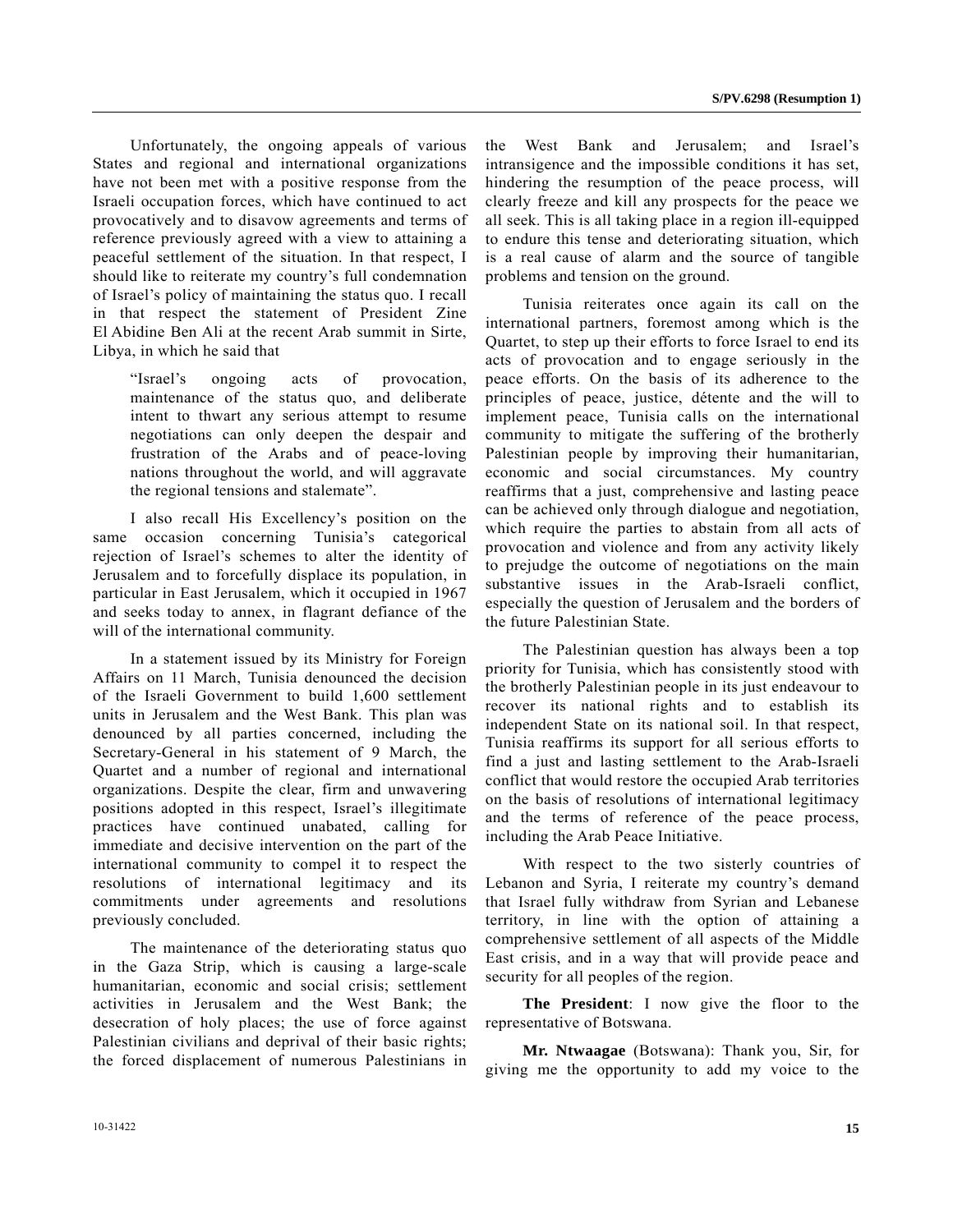debate on this vexed subject. Also, allow me to congratulate you on your assumption of the presidency for the month of April. My appreciation goes also to the delegation of Gabon for having presided over the work of the Security Council during the month of March.

 Like previous speakers, let me also take this opportunity to extend my condolences to the Chinese delegation following the sad disaster of a devastating earthquake.

 In Louis Fischer's book entitled *The Essential Gandhi: An Anthology of His Writings on His Life, Work, and Ideas*, Mohandas Mahatma Gandhi ventured into the question of Israel and Palestine with a mixed sense of foreboding. He went on to express his sympathy for the ages-long persecution of the Jewish community, with whom he had developed a rapport and affinity while in exile in South Africa. However, he also observed that the call for a national home for the Jews in the Middle East and the fact that the Arabs sought to call Palestine their home were equally compelling.

 What is evident therefore is that neither party was more qualified to impose their will on the other. Gandhi would later say, in 1938, "What is going on in Palestine today cannot be justified by any moral code of conduct". But for generations now, that Middle East region has known no peace, and success in the international community's efforts to resolve the conflict has been elusive.

 More than 60 years down the line, we are still struggling with finding a durable solution to the situation in the Middle East, including progress on the question of Palestine. It is inconceivable that people who were born in the same place, as we could be led to understand, and who also have so much in common cannot agree to live peacefully side by side.

 As Botswana has stated before on this subject in various forums, there is merit in the two-State solution. We believe that Israel and Palestine must coexist as two sovereign States that share not only a border, but also a common desire for peace, security and prosperity.

 We therefore urge the people of the Middle East to summon the necessary will and courage to recognize the folly of war and accept the virtue of dialogue. They should start building a common future for generations

that will know no violence or conflict, but will instead recognize the virtues of tolerance, accommodation and concord.

 In the interest of peace and the protection of innocent civilian lives, it is necessary that all the relevant Security Council and General Assembly resolutions be given full effect and respect, alongside the strict observance of basic humanitarian principles, international law and international humanitarian law by all parties to the conflict.

 Over the years, international diplomatic efforts have intensified with a view to creating an atmosphere conducive to negotiations which are aimed at mutual recognition and achievement of a comprehensive, just and lasting peace in the Middle East. We therefore wish to echo the call of the international community for both parties to fulfil their obligations under various international instruments and to refrain from any steps that could undermine the momentum of the negotiations process.

 The continuing campaign of violence as well as the unending annexation of new territories in the area are the most undesirable of the ingredients that should be avoided in this delicate procedure of remoulding a peaceful accord. Those who employ such unsavoury tactics risk compromising their own credibility and integrity as genuine and committed partners in the quest for solutions to the Situation in the Middle East and settlement of the question of Palestine.

 The responsibility for bringing about transformative change in the Middle East would be the greatest reward, and it is a moral imperative, in contrast with carrying out provocative actions, demolitions and invasions and outdoing one another in the theatre of war. Such change should be brought about so that, for the first time in living memory, the children of that region can also realize their dreams rather than face constant confrontation and difficulty, so that they too, like all children in other parts of the world, can live the dignified lives experienced by their counterparts elsewhere in the world.

**The President**: I now give the floor to the representative of the Bolivarian Republic of Venezuela.

**Mr. De Las Ovalles Colmenares** (Bolivarian Republic of Venezuela) (*spoke in Spanish*): I wish to join in the expressions of distress and condolences on